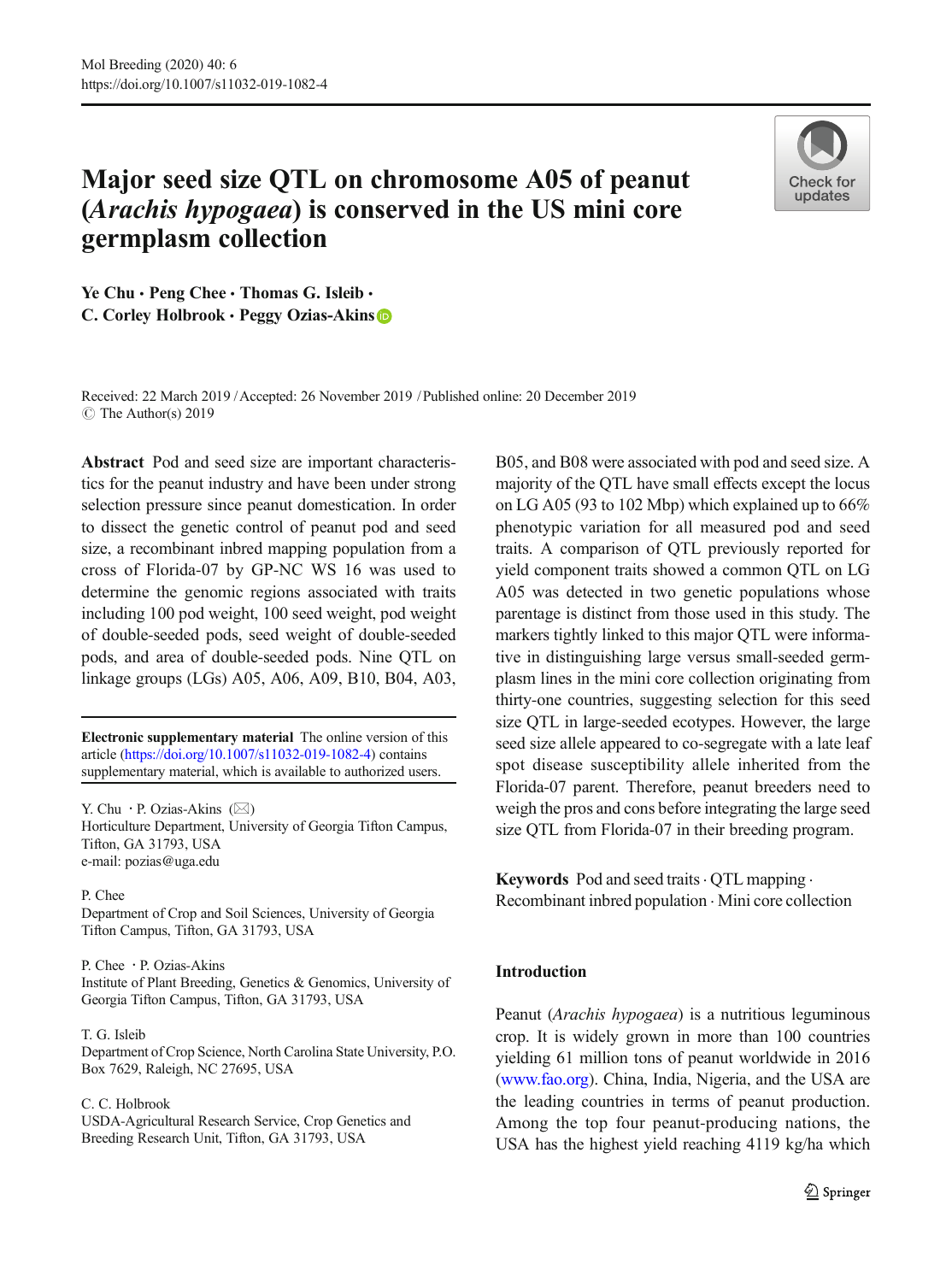can be accredited to integrated agricultural practices including mechanized cultivation, good disease management, and planting of high-yielding elite cultivars.

Genomic and cytological evidence supports the evolution of cultivated peanut  $(2n = 4x = 40)$  from a cross between the wild diploid  $(2n = 2x = 20)$  progenitors Arachis ipaensis and Arachis duranensis and subsequent spontaneous polyploidization (Bertioli et al. [2016](#page-14-0); Cuc et al. [2008](#page-14-0); Kochert et al. [1996](#page-15-0)). The seed size of both wild diploid species is in the range of 0.1– 0.3 g per seed, which is too small for modern agricultural production; however, allotetraploidization increases seed size making peanut attractive to early humans for cultivation (Leal-Bertioli et al. [2017](#page-15-0)). Peanut fruits are formed underground and larger pods are easier to collect upon excavation; therefore, pod size was an important trait during peanut domestication (Stalker and Simpson [1995](#page-15-0)). Taxonomically, cultivated peanut is classified into two subspecies distinguished by two types of growth habit with subsp. fastigiata possessing flowers on the mainstem and a sequential branching pattern whereas subsp. hyopogaea lacks flowers on the mainstem and exhibits alternate branching pattern. Subsp. fastigiata is further divided into four botanical varieties var. fastigiata, var. peruviana, var. aequatoriana, and var. vulgaris. Similarly, subsp. hyopogaea is divided into two botanical varieties var. hypogaea and var. hirsuta (Krapovickas et al. [2007\)](#page-15-0).

Modern peanut cultivars are classified into four market types including Runner, Virginia, Spanish, and Valencia. Runner and Virginia market types belong to the subsp. hyopogaea var. hypogaea, whereas Spanish and Valencia market types belong to subsp. fastigiata var. vulgaris and subsp. fastigiata var. fastigiata, respectively. Seed characteristics such as seed size, number of seed per pod, and seed coat color are the main phenotypes used to distinguish the market types. Along with other seed attributes such as roasting flavor and seed oil content, seed characteristics determine the downstream uses of peanut in food industries. For example, largeseeded peanuts such as the Virginia type are used mainly for in-shell consumption or shelled gourmet snacks, whereas small-seeded peanuts such as the Spanish and Valencia types are often used in confectionary and peanut butter production or crushed for oil. Most of the market types produce double- or single-kernel pods, whereas the Valencia market type produces a high proportion of three- or four-kernel pods (Hsi and Finkner

[1972](#page-15-0)). Due to the importance of peanut seed weight and size to the peanut industry, these traits are routinely measured in the Uniform Peanut Performance Tests by the USDA-ARS to evaluate the commercial potential of advanced peanut breeding lines before cultivar release [\(https://www.ars.usda.gov/southeast-area/dawson](https://www.ars.usda.gov/southeast-area/dawson-ga/national-peanut-research-laboratory/docs/uniform-peanut-performance-tests-uppt/)[ga/national-peanut-research-laboratory/docs/uniform](https://www.ars.usda.gov/southeast-area/dawson-ga/national-peanut-research-laboratory/docs/uniform-peanut-performance-tests-uppt/)[peanut-performance-tests-uppt/](https://www.ars.usda.gov/southeast-area/dawson-ga/national-peanut-research-laboratory/docs/uniform-peanut-performance-tests-uppt/)). Peanut seed size is also one of the standards to determine the grade of shelled peanut in the USA ([https://www.ams.usda.](https://www.ams.usda.gov/grades-standards/shelled-runner-type-peanuts-grades-and-standards) [gov/grades-standards/shelled-runner-type-peanuts](https://www.ams.usda.gov/grades-standards/shelled-runner-type-peanuts-grades-and-standards)[grades-and-standards\)](https://www.ams.usda.gov/grades-standards/shelled-runner-type-peanuts-grades-and-standards).

The US peanut germplasm collection consists of over 9000 accessions. Most of them were collected as unimproved landraces (Holbrook [2001](#page-15-0); Isleib et al. [2001;](#page-15-0) Krapovickas et al. [2007](#page-15-0)). In order to make this large genetic resource accessible, a core collection with 831 accessions (Holbrook et al. [1993](#page-15-0)) and a mini core collection with 112 accessions (Holbrook and Dong [2005](#page-15-0)) were developed. Accessions in the mini core have diverse above-ground and below-ground morphological characteristics encompassing all four market types, although the Runner type was substantially under represented.

Pod yield in peanut is a complex trait with low heritability; however, the individual yield component traits such as weight of 100 seeds (100\_sd\_wt), weight of 100 pods (100\_pod\_wt), number of seeds per pod, and number of pods per plant have higher heritability and are therefore more responsive to improvement through selective breeding (Luo et al. [2017,](#page-15-0) [2018\)](#page-15-0). Previously, 100\_sd\_wt and the number of pods per plot were found to positively contribute to yield, whereas number of seeds per pod had a negative influence on yield (Gomes and Lopes [2005\)](#page-14-0). Peanut seed size was found to be highly correlated with seed weight and both traits contributed significantly to yield gains in a peanut breeding population with Spanish and Virginia types as parental lines (Chiow and Wynne [1983\)](#page-14-0).

Genetic mapping of peanut yield components has led to the discovery of multiple quantitative trait loci (QTL) for pod and seed size traits including 100\_pod\_wt, 100\_seed\_wt, pod length, pod width, seed length, and seed width (Chen et al. [2017;](#page-14-0) Fonceka et al. [2012;](#page-14-0) Hake et al. [2017;](#page-14-0) Khedikar et al. [2018;](#page-15-0) Luo et al. [2018;](#page-15-0) Luo et al. [2017](#page-15-0); Wang et al. [2018](#page-15-0)). The number of QTL for pod and seed traits ranged from 1 to 92 suggesting that they have a complex genetic architecture. The release of the diploid Arachis genome sequences (Bertioli et al.,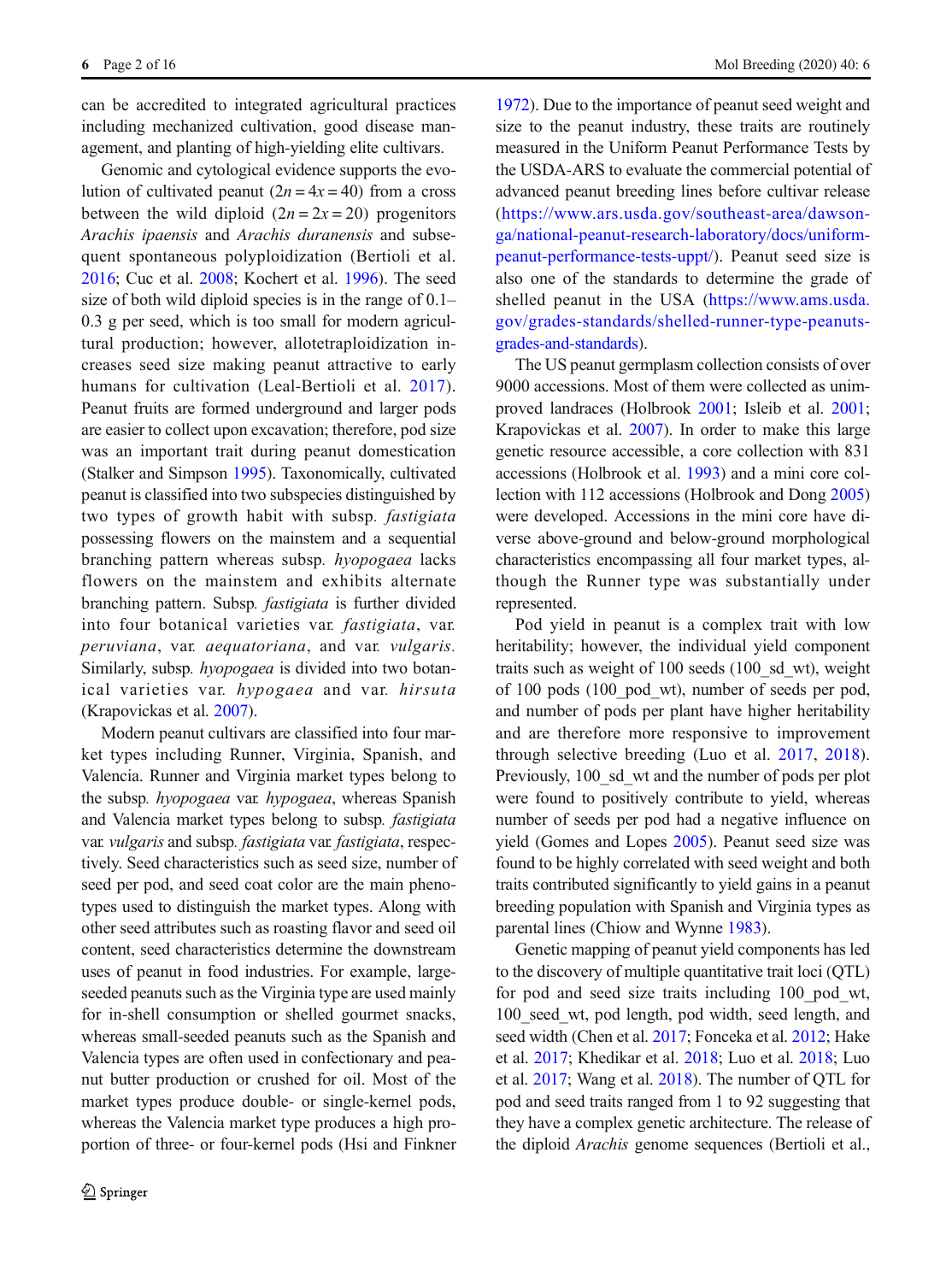[2016](#page-14-0)) allows for the identification of the physical positions of major QTL as well as the comparative analysis to uncover co-localized QTL detected across populations. For example, a pod and seed size QTL explaining up to 27% of phenotypic variation was identified at 98.5 to 101 Mbp position on chromosome A05 in both the Yuanza  $9102 \times$  Xuzhou 68-4 population (Luo et al. [2017](#page-15-0)) and Xuhua 13  $\times$  Zhonghua 6 population (Luo et al. [2018](#page-15-0)). In addition, in the Xuhua  $13 \times$ Zhonghua 6 population, a region near 0.06 to 1.54 Mbp position on chromosome A07 was significantly associated with multiple yield component traits such as 100\_pod\_wt, pod length, and pod width in four environments (Luo et al. [2018\)](#page-15-0). These results suggest that it is possible to detect major QTL for yield components that are consistently expressed across genetic backgrounds and stably expressed across testing environments.

Peanut is an indeterminate crop which produces fruits of a broad range of maturity (Pattee et al., [1974](#page-15-0)). Peanut pod and seed size are influenced by pod maturity (Williams et al., [1987\)](#page-15-0). Previously published measurements of pod and seed size such as 100\_pod\_wt and 100 seed wt did not take into account the variation in pod maturity at harvest (Luo et al., [2017](#page-15-0); Luo et al., [2018](#page-15-0), Chen et al., [2017](#page-14-0); Wang et al., [2018\)](#page-15-0). In order to map yield potential of peanut, measurements of ten fully mature pods were taken from 2 years of field-harvested materials in this study. 100\_pod\_wt and 100\_seed\_wt from 1 year's field trial were also included to make the comparison of QTL associated with yield potential with those reported previously.

The recently developed Axiom\_Arachis Affymetrix SNP array with 58 K probes has facilitated high throughput genotyping of peanut germplasm and mapping populations (Pandey et al. [2017](#page-15-0); Clevenger et al. [2017\)](#page-14-0). While the array was designed to have broad application in Arachis genome analysis, it is especially useful for genotyping A. hypogaea  $\times$  A. hypogaea populations. The array includes 21,547 and 22,933 markers targeting the A and B genomes, respectively, selected based on a panel of A. hypogaea genotypes which includes parents of RIL populations segregating for resistance to multiple diseases, abiotic stress tolerance, pod and seed characteristics, and yield (Chu et al. [2018](#page-14-0); Clevenger et al. [2017;](#page-14-0) Holbrook et al. [2013\)](#page-15-0). In this study, this new array technology was utilized to genotype a recombinant inbred population to develop a SNPbased linkage map and detect QTL for pod and seed size traits. In addition to determining the location and effects of QTL, we were able to verify a major QTL on LG A05 by using an independently developed subpopulation and the US mini core collection. A comparison of consistency of this seed and pod size QTL across different populations and its association with disease resistance genes was discussed.

# Material and methods

#### Recombinant inbred population

A recombinant inbred population (RIL) was developed from crossing Florida-07 by GP-NC WS 16. The two parental lines were part of the panel used for SNP array development. The female parent Florida-07 is a Runner type peanut variety with larger-than-average seeds (Gorbet and Tillman [2008\)](#page-14-0) while the GP-NC WS 16 parent, also a Runner type line, is small-seeded with resistance to multiple diseases including early leaf spot, cylindrocladium black rot, Sclerotinia blight, and tomato spotted wilt (Tallury et al.  $2014$ ). At the  $F_2$  stage, the population was divided into two subpopulations and advanced independently in Georgia (GA subpopulation) and North Carolina (NC subpopulation). Generation advance after the  $F_2$  was achieved using small plots (single row, 1 m plots) of bulked seed to minimize attrition from diseases (Holbrook et al., [2013\)](#page-15-0). At the  $F<sub>5</sub>$  generation, a single plant was harvested from each plot and increased to provide a population of  $F_{5:6}$  RILs. This resulted in 192 and 191 RILs for the GA and NC subpopulations, respectively. Extensive phenotypic data collected for the GA subpopulation was used for QTL mapping. Data collected for the NC subpopulation was used for post hoc analysis of the effect of major QTL.

#### Phenotyping

The GA subpopulation along with the two parental lines was planted in randomized complete blocks with three replications at the University of Georgia, Tifton, GA, as previously described (Clevenger et al., [2018\)](#page-14-0). The genotypes were planted as two-row plots  $(1.5 \text{ m} \times 1.8 \text{ m})$ at a seeding rate of six seeds per 0.3 m. No fungicide spray was used for leaf spot control. Upon harvest, peanuts were dried to less than 10% moisture. Plot yields were collected and expressed as g/plot. Ten mature double-seeded pods were selected from 500 g of pods randomly sampled from each field replicate. The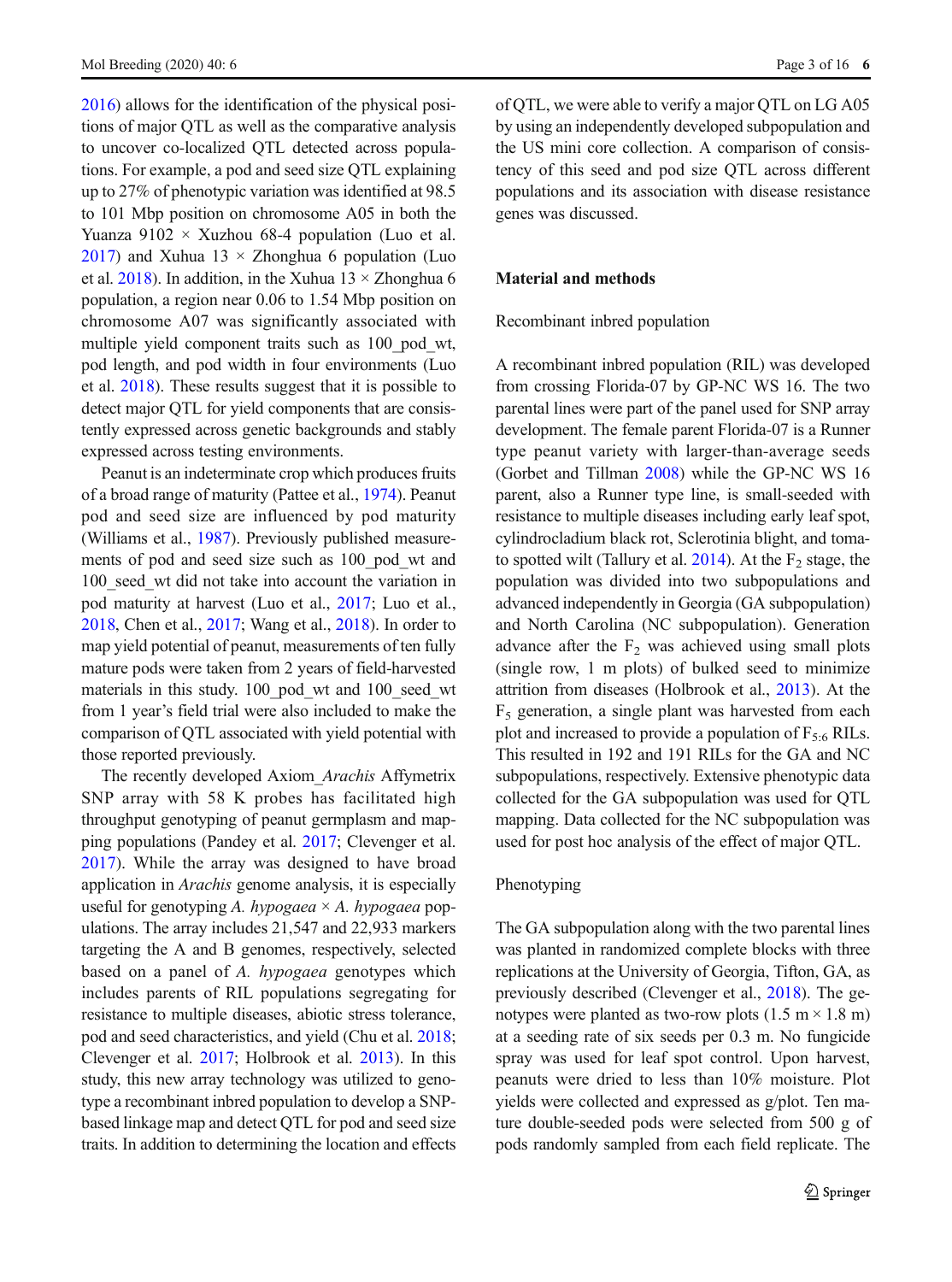yield component traits collected included pod weight of a double-seeded pod (db\_pod\_wt), kernel weight of the two seeds from the double pod (db kel wt), and area of a double-seeded pod (db\_pod\_area). The maturity of the selected pods was determined by the dark and blotched inner pericarp color of the pods (Williams and Drexler [1981](#page-15-0)). Mature pods were carefully hand shelled along the midline of the pod in order to preserve the shape of the pod and stored individually in number 1 coin envelopes labeled with appropriated line numbers. Weights of each pod and the two kernels from each pod were collected using a digitized balance equipped with the LabX direct Software (Mettler Toledo, Columbus, OH). Db\_pod\_wt and db\_kel\_wt were measured in 2012 and 2014 for the Georgia subpopulation. The image of each shell was scanned using a US quarter coin as the size reference (Epson Expression XP-440, [www.epson.](http://www.epson.com) [com\)](http://www.epson.com). Pod area was calculated by the ImageJ software to determine db\_pod\_area and expressed as square centimeter (Wu et al. [2015](#page-15-0)). Db\_pod\_area was measured only in 2012. 100 pod wt and 100 seed wt were collected from randomly selected pods and seeds only in 2014. The NC subpopulation was grown in Tifton, GA, in year 2015 in a similar manner as the GA subpopulation except that fungicide sprays were applied to control leaf spot disease. Db\_pod\_wt and db kel wt collected from the NC subpopulation were used to verify the pod QTL.

Entries from the US mini core collection (Table S1) were planted at a research farm in Tift County, Georgia (Holbrook and Dong, [2005\)](#page-15-0). The genotypes were planted in two-row plots 3 m long with 0.91 m between rows at a seeding rate of 18 seed m−<sup>1</sup> . Plots were managed according to best management practices for soil nutrients, herbicides, pesticides, and irrigation. Data for eight above-ground and eight below-ground morphological characteristics (Pittman, [1995\)](#page-15-0) were collected for each accession. 100\_pod\_wt and 100\_seed\_wt were included in these measurements and used for evaluating the haplotype effect of the major QTL region on LG A05.

### Genotyping the mini core collection

Genotyping of the US mini core collection was performed with the Axiom Arachis SNP array consisting of 58 K probes (Clevenger et al., [2017\)](#page-14-0). Briefly, the 112 accessions of the mini core collection were grown in a greenhouse and DNAs were extracted from young leaf tissue using the Qiagen Plant DNeasy kit (Qiagen Valencia, CA). DNA samples were quantified by Quant-iT PicoGreen dsDNA assay kit (Thermo Fisher Scientific, Waltham, MA), diluted to 30 ng/μl and submitted to Affymetrix (Thermo Fisher Scientific) for genotyping. Genotyping data were analyzed by the Axiom Analysis Suite (Thermo Fisher Scientific).

# Data analysis

Statistical analysis of phenotypic data was performed with SAS software version 9.4 (SAS Institute Inc., 2016). Univariate analysis of variance was performed using the Proc GLM method and the variance components were determined by restricted maximum likelihood (REML). Broad sense heritability was estimated according to the formula:  $H^2 = \sigma_g^2/(\sigma_g^2 + \sigma_{\text{gxe}}^2/n + \sigma_{\text{e}}^2/n^2)$ *nr*), where  $\sigma_g^2$  was the genetic variance component among the RILs,  $\sigma_{\text{gxe}}^2$  was the RIL  $\times$  environment interaction variance component,  $\sigma^2$ <sub>e</sub> was the residual component,  $n$  was the number of environments, and  $r$ was the number of replications (Hallauer and Miranda [1988](#page-14-0)). Normality of data distribution was determined by the Shapiro test. Pearson correlation analysis was performed using the Proc Corr procedure.

The genetic map used for QTL analysis was the same as in our previous publication (Chu et al., [2019\)](#page-14-0). QTL mapping was performed by the composite interval mapping (CIM) method (WinQTL Cartographer software Version 2.5) using the genetic map consisting of 855 loci. One thousand permutation tests were performed to determine the threshold for QTL declaration. The CIM analysis was performed at 1 cM walk speed in a 5-cM window by forward stepwise regression with 5 control markers. Since 2 years of data were collected for db\_kel\_wt and db\_pod\_wt, homogeneity of variance tests for both traits was performed. No significant differences were found indicating uniform variance of the two datasets (Table S2). Therefore, QTL mapping was performed for both single year and combined data across years. QTL are designated following conventional nomenclature with the initial letter  $q$  followed by the trait name, linkage group, and a numeric number indicating the number of QTL identified on the same linkage group (LG). The linkage map with QTL was drawn with the MapChart software version 2.3.2 (Voorrips [2002](#page-15-0)). Genetic markers were aligned to both diploid peanut genomes and the tetraploid genome of Tifrunner [\(peanutbase.org\)](http://peanutbase.org). QTL names and discussion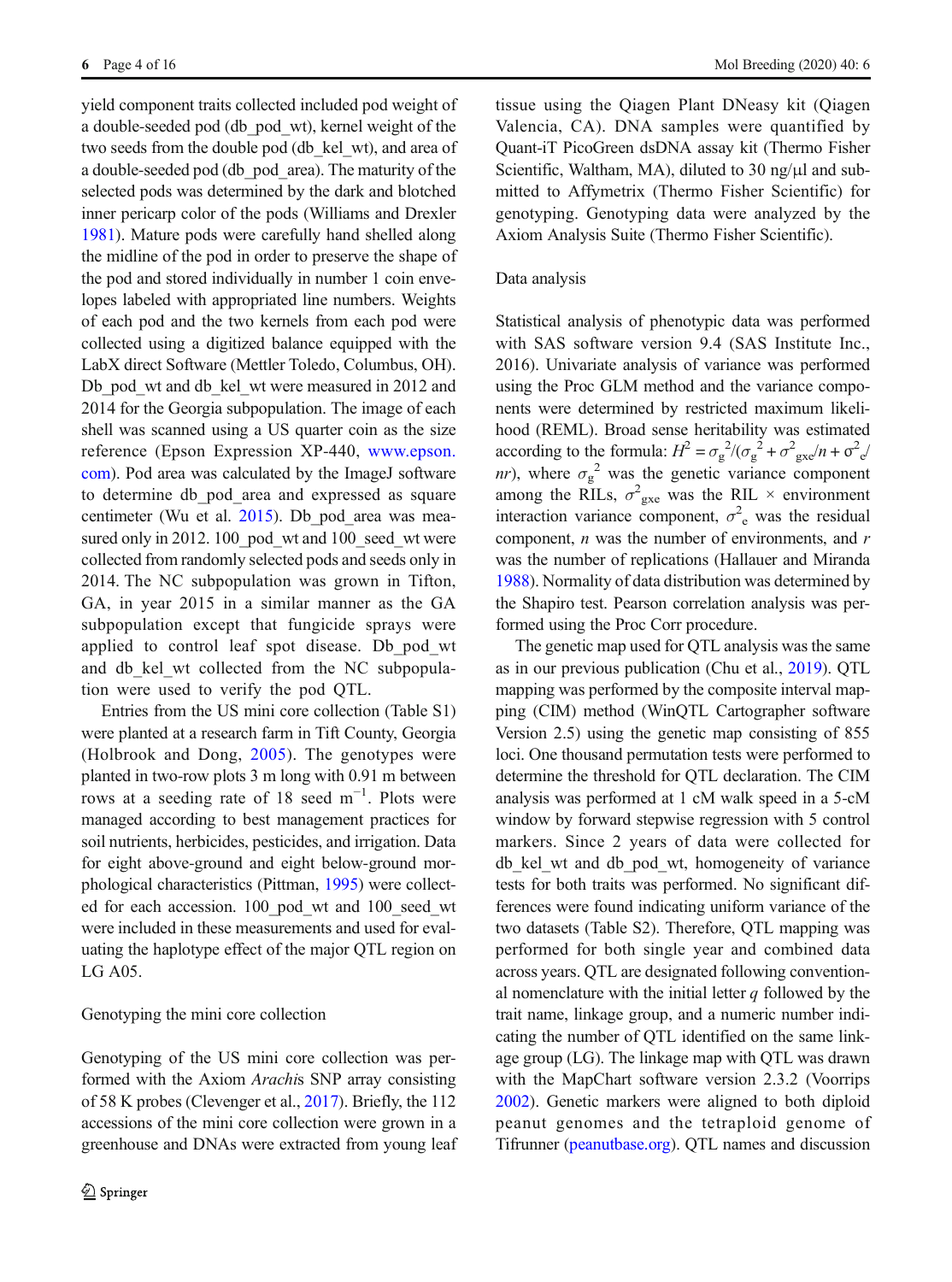were made based on the designation from the diploid genomes (version 1).

QTL confirmation in RILs and determination of haplotype conservation in the US mini core collection

Db pod wt and db kel wt, collected for the NC subpopulation, were used for post hoc analysis to confirm the marker-trait association. In the meantime, the effect of haplotype was evaluated with 100\_pod\_wt and 100\_seed\_wt of the US mini core collection. SNP markers spanning the QTL region on LG A05 (Table S3) were extracted from the US mini core dataset. The left border marker (AX-147223267) of the seed size QTL and two tightly linked markers (AX-147250615 and AX-147223295) demonstrated monomorphism within the mini core collection. Marker AX-147223336 (A05 95,382,838 bp) was the closest common polymorphic marker to the left border marker. In between marker AX-147223336 and the QTL right border, markers A05-1\_95718594 and the two SSR markers (GM667 367bp and GM1555 443bp) were not used for genotyping the mini core. The other two markers (AX-147223487 and AX-147223501) were monomorphic among the mini core accessions. The QTL right border marker (AX-147223558) and two adjacent markers were polymorphic among the mini core accessions. Finally, the four common polymorphic SNP markers (spanning chromosome A05 from 95,382,838 to 101,972,210 bp) surrounding the A05 major seed QTLs were included to determine the haplotype for both the NC subpopulation and the mini core collection. These markers were AX-147223336 (A05 95,382,838 bp), AX-147223558 (A05 101,618,480 bp), AX-147223576 (A05 101,953,436 bp), and AX-147223577 (A05 101,972,210 bp). For the NC subpopulation, genotyping data from these four markers were sorted (Table S4). Out of 191 RILs, 82 and 42 RILs harboring Florida-07 and GP-NC WS 16 haplotypes, respectively, were included for the subsequent analysis. The remaining 65 RILs were excluded because of recombination within this QTL region. Two RILs were GP-NC WS 16 haplotype yet their phenotypic data were not available. As for the mini core collection, strong linkage disequilibrium was found within this QTL region (Table S5). Out of 105 accessions, only six accessions demonstrated heterozygosity and/or recombination among the four markers. The remaining 99 accessions were included in the haplotype analysis, among

which, 39 and 60 exhibited Florida-07 and GP-NC WS 16 haplotypes, respectively. For haplotype analysis, phenotypic data from the two haplotype groups were compared using the Student's  $t$  test and statistical significance was declared at a  $P$  value  $< 0.05$  level.

# Results

Phenotypic variation of yield component traits

The mean values of Florida-07 for all yield component traits were greater than that of GP-NC WS 16 when tested with the GA subpopulation (Table S6). However, except for 100 pod wt measured in 2014, none of the traits demonstrated statistical significance between the two parental values. The range of RIL data extended beyond the means of both parents suggesting transgressive segregation in this population. The phenotypic distribution of yield component traits demonstrated close to normal distribution (Fig. S1). Analysis of variance test for db\_pod\_wt showed significant differences among RILs ( $F = 26.1$ ,  $P < 0.0001$ ), environment ( $F =$ 95.1,  $P < 0.0001$ ), and RIL  $\times$  environment interaction  $(F = 1.2, P = 0.048)$ . The broad sense heritability for db\_pod\_wt was 0.57. As for db\_kel\_wt, significant differences were found among RIL  $(F = 28.9,$  $P < 0.0001$ ), environment ( $F = 11.7$ ,  $P < 0.0007$ ), and the RIL  $\times$  environment interaction (F = 1.24, P = 0.028). The broad sense heritability for db kel wt was 0.83. Highly significant correlations  $(P < 0.001)$  were found among the yield component traits (Table [1\)](#page-6-0). In general, low correlations were found between yield and yield components; however, the correlations between different yield components were high. For example, the highest correlation  $(R = 0.99)$  was found between db\_kel\_wt\_2012 and db\_pod\_wt\_2012, whereas the lowest correlation  $(R = 0.62)$  was found between 100 pod wt 2014 and db pod area 2012. 100 pod wt 2014 was positively correlated with yield data for all 3 years but the  $R$  values ranged from 0.2 to 0.24. Similarly, db\_kel\_wt\_2012, db\_pod\_wt\_2012, db pod area 2012, and db pod wt 2014 had positive correlations with year 2013 yield data but the R value ranged from 0.19 to 0.25. db kel wt 2014 and 100 seed wt 2014 were not significantly correlated with yield. Although only 1 year of data for db\_pod\_area, 100\_pod\_wt, and 100\_sd\_wt was collected, they were used for genetic mapping in this study due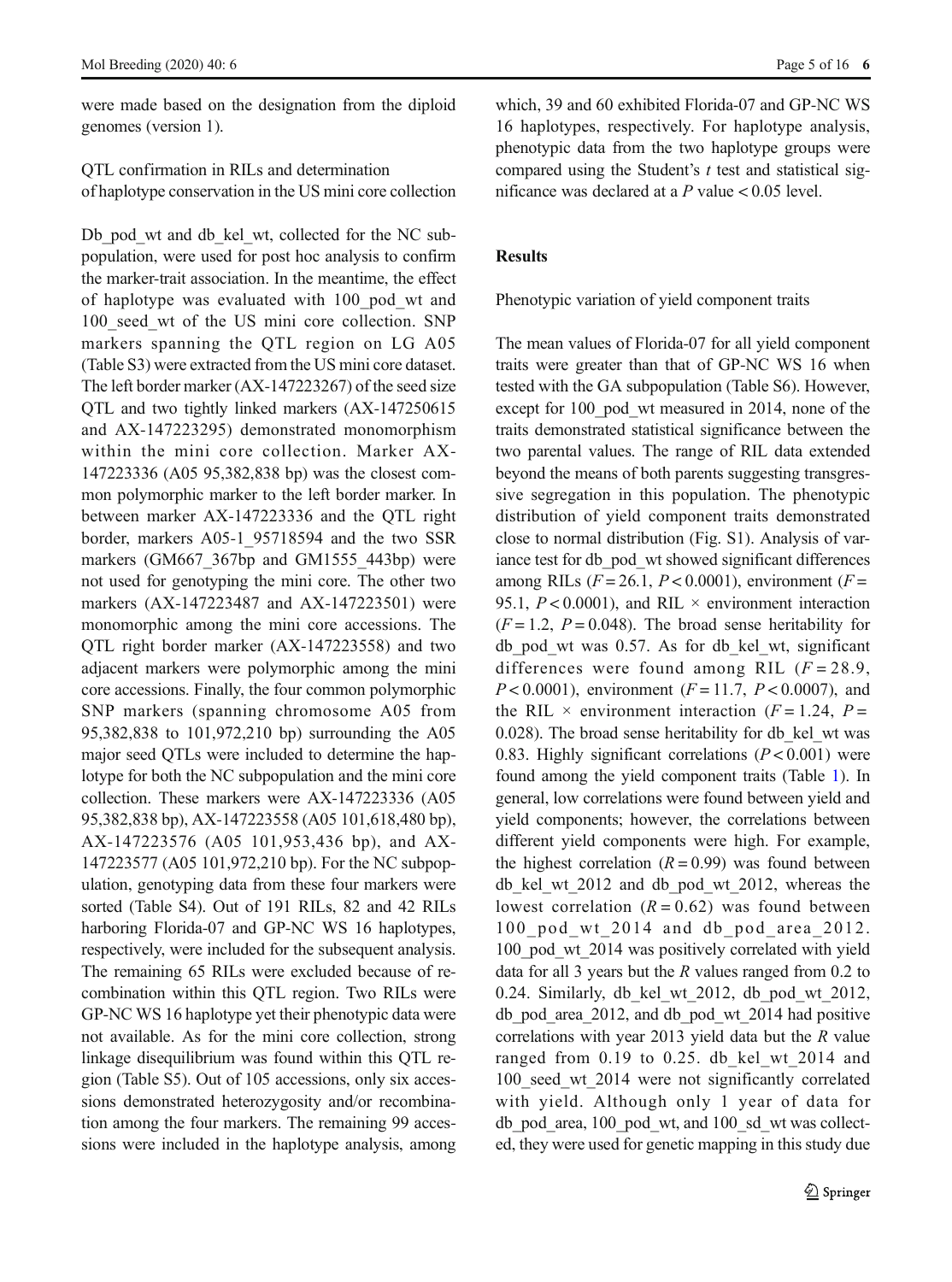to the stability of genetic contribution to these traits. Two observations supported this conclusion. Firstly, high correlation of these measurements among each other and with db\_pod\_wt and db\_kel\_wt was found (Table [1](#page-6-0)). Secondly, the effect of RIL  $\times$  environment interaction estimated with db\_pod\_wt and db\_kel\_wt accounted for a small percentage of phenotypic variation suggesting genetic stability.

# QTL mapping for yield component traits

The genetic map used in this study comprised 28 linkage groups (LGs) and 855 loci (63 SSR markers and 792 SNP markers) spanning a total map distance of 1414.8 cM (Chu et al., [2019](#page-14-0)). QTL mapping of the pod and seed trait measurements led to the discovery of 33 QTL (Table [2](#page-7-0), Fig. [1\)](#page-9-0). For db\_kel\_wt, six QTL were detected on LGs A05, A06, A09, B03, B04\_2, and B10; qdb kel.A05, qdb kel.A06, and qdb kel.B04  $2$ were detected in both 2012 and 2014 datasets, and in combined datasets; therefore, were considered consistent QTL. Among the three consistent QTL, qdb kel.A05 had the highest LOD scores ranging from 47.2 to 52 suggesting the strongest association of this QTL region with the tested trait. Phenotypic variation explained (PVE) by this QTL was 64 to 66% and the Florida-07 allele contributed to increased kernel size. qdb kel. $A06$  had a LOD score of 8.1 to 10.9 explaining 6 to 8% PVE. qdb\_kel.B04\_2 had a LOD score of 5.1 to 5.9 and a PVE ranging from 3 to  $4\%$ . *qdb* kel.B03 was detected in year 2014; *qdb kel.A09* and  $qdb$  kel.B10 were detected in 2012. All three QTL were detected in the combined datasets at LOD scores of 3–4 and PVE of 2–3%. Besides qdb kel.A09 and qdb kel.B04 2, which had the GP-NC WS 16 allele positively increasing kernel size, the other QTL had the Florida-07 alleles contributing to increased kernel size.

A total of eight QTL were detected for db\_pod\_wt on LGs A03\_1, A05, A06, A09, B04\_2, B05, B08, and B10. Four QTL (qdb\_pod.A05, qdb\_pod.A06, qdb  $pod.A09$ , and qdb  $pod.B10$ ) were consistently detected in both years and the combined datasets. qdb  $pod.A03$  1 and qdb  $pod.B04$  2 were detected in the 2012 and the combined datasets, whereas qdb pod.B05 and qdb pod.B08 were detected in the 2012 dataset only. The most significant QTL was qdb pod.A05 with a LOD score of 43.9 to 49 explaining 58 to 65% of phenotypic variation. *qdb* pod.A06 had a LOD score ranging from 7.6 to 12.7 with a PVE of 6 to 10%. The remaining QTL including  $qdb$  pod.A0, qdb pod.B10, qdb pod.A03 $1$ , qdb pod.B04 $2$ , and qdb pod.B05 were minor QTL with LOD scores ranging from 3.0 to 5.3 and PVE values between 2 and 4%. The Florida-07 alleles contributed to pod size increase for the major QTL, i.e.,  $qdb$  pod. $A05$  and  $qdb$  pod. $A06$ , and two minor QTL (qdb  $pod.B05$  and qdb  $pod.B10$ ). The other minor QTL had GP-NC WS 16 alleles contributing to increased pod size.

For db pod area, six QTL were detected on LGs A03<sup>1</sup>, A05, A06, B04<sup>2</sup>, B08, and B10. qpod\_area.A05 had a LOD score of 48.6 and a PVE of 55%. qpod\_area.A06 had a LOD score of 19.6 and 14% of PVE, which was considered a second major QTL for db pod area. qpod area.B04 2 (PVE = 5%) had a LOD score of 7.4, whereas *qpod area.B08* (PVE =  $2\%$ ) and *apod* area.B10 (PVE =  $2\%$ ) each had a LOD score of 3.6 and 3.7, respectively. qpod area.A03 1 had a LOD score of 3.4 and a PVE of 2%. The Florida-07 alleles contributed to pod area increase for qpod area.A05, qpod areaA06, and qpod area.B10. The other QTL had GP-NC WS 16 alleles contributing to increased pod area.

For 100 pod wt, four QTL were detected on LGs A05, A06, A09, and B10. q100\_pod.A05 had a LOD score of 19 and 36% of PVE.  $q100$  pod.A06 had a LOD score of 3.5 and 6% of PVE. q100\_pod.A09 had a LOD score of 3.0 and 4% of PVE.  $q100$  pod.B10 had a LOD score of 3.9 and 6% of PVE. The Florida-07 alleles contributed to increased pod weight for q100\_pod.A05, q100\_pod.A06, and q100\_pod.B10.  $q100~pod.A09$  had the GP-NC WS 16 allele contributing to increased pod area.

For 100 seed wt, four QTL were detected on LGs A05, A09, B04 2, and B10. q100 seed.A05 had a LOD score of 37.5 and 58% of PVE.  $q100$  seed.A09 had a LOD score of 7.4 and 8% of PVE.  $q100$  seed.B04 2 had a LOD score of 6.9 and 7% of PVE.  $q100$  seed.B10 had a LOD score of 3.7 and 4% of PVE. The Florida-07 alleles contributed to increased seed weight for  $q100$  seed.A05 and  $q100$  seed.B10. The other QTL had GP-NC WS 16 alleles contributing to increased seed weight.

For yield data collected from the no fungicide field trials, five QTL were detected on LGs A03\_1, A06, B03, B05, and B10. qyld\_A03\_1 had a LOD score of 4.2 and 7% of PVE. *qyld* A06 had a LOD score of 4.6 and 7% of PVE. *qyld B03* had a LOD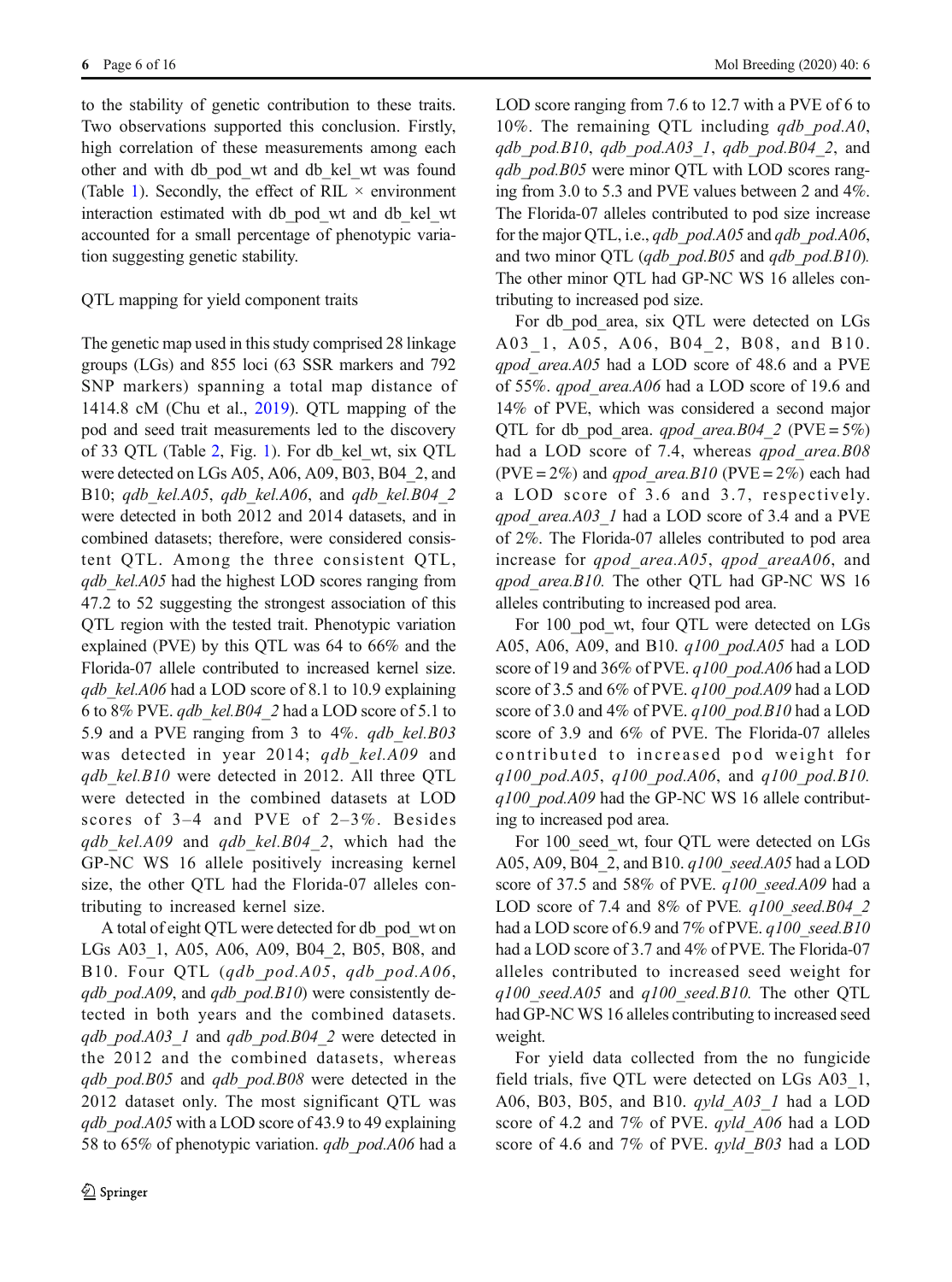<span id="page-6-0"></span>

| Table 1 Correlation of yield and yield component traits measured in the GA subpopulation of a recombinant inbred line population grown in Georgia in 2012 and 2014                                                                                                                                                                   |                   |                   |                     |                     |                   |                      |                     |            |            |            |
|--------------------------------------------------------------------------------------------------------------------------------------------------------------------------------------------------------------------------------------------------------------------------------------------------------------------------------------|-------------------|-------------------|---------------------|---------------------|-------------------|----------------------|---------------------|------------|------------|------------|
|                                                                                                                                                                                                                                                                                                                                      | wt 2012<br>db pod | wt 2012<br>db kel | area_2012<br>db pod | $wt$ 2014<br>db pod | wt 2014<br>db kel | wt 2014<br>$100$ pod | 100 seed<br>wt 2014 | yield_2012 | yield_2013 | yield_2014 |
| db_pod_wt_2012                                                                                                                                                                                                                                                                                                                       |                   |                   |                     |                     |                   |                      |                     |            |            |            |
| db_kel_wt_2012                                                                                                                                                                                                                                                                                                                       | $0.99***$         |                   |                     |                     |                   |                      |                     |            |            |            |
| db_pod_area_2012                                                                                                                                                                                                                                                                                                                     | $0.96***$         | $0.95***$         |                     |                     |                   |                      |                     |            |            |            |
| db_pod_wt_2014                                                                                                                                                                                                                                                                                                                       | $0.91***$         | $0.92***$         | $0.88***$           |                     |                   |                      |                     |            |            |            |
| db_kel_wt_2014                                                                                                                                                                                                                                                                                                                       | $0.90***$         | $0.92***$         | $0.86***$           | $0.99***$           |                   |                      |                     |            |            |            |
| $100 \text{ pod wt}$ 2014                                                                                                                                                                                                                                                                                                            | $0.67***$         | $0.68***$         | $0.62***$           | $0.74***$           | $0.73***$         |                      |                     |            |            |            |
| 100 seed wt 2014                                                                                                                                                                                                                                                                                                                     | $0.85***$         | $0.87***$         | $0.80***$           | $0.89***$           | $0.90***$         | $0.80***$            |                     |            |            |            |
| yield 2012                                                                                                                                                                                                                                                                                                                           | 0.03              | $-0.01$           | 0.01                | 0.02                | $-0.03$           | $0.24***$            | 0.06                |            |            |            |
| yield 2013                                                                                                                                                                                                                                                                                                                           | $0.23**$          | $0.19***$         | $0.25**$            | $0.20**$            | 0.14              | $0.20**$             | $\Xi$               | $0.42***$  |            |            |
| vield $2014$                                                                                                                                                                                                                                                                                                                         | $-0.09$           | $-0.09$           | $-0.10$             | 0.00                | $-0.01$           | $0.26***$            | 0.09                | $0.47***$  | $0.35***$  |            |
| * p<0.05, ** p<0.01; *** p<0.001                                                                                                                                                                                                                                                                                                     |                   |                   |                     |                     |                   |                      |                     |            |            |            |
| db pod 12 and db pod 14: mature double-seeded pod weight measured in 2012 and 2014; db kel 12 and db kel 14: weight of kernels from a mature double-seeded pod measured in 2012<br>and 2014, db pod area 12: area of a double-seeded pod measured in 2012. 100 pod 14 and 100 seed 14: 100 pod and 100 seed weight measured in 2014. |                   |                   |                     |                     |                   |                      |                     |            |            |            |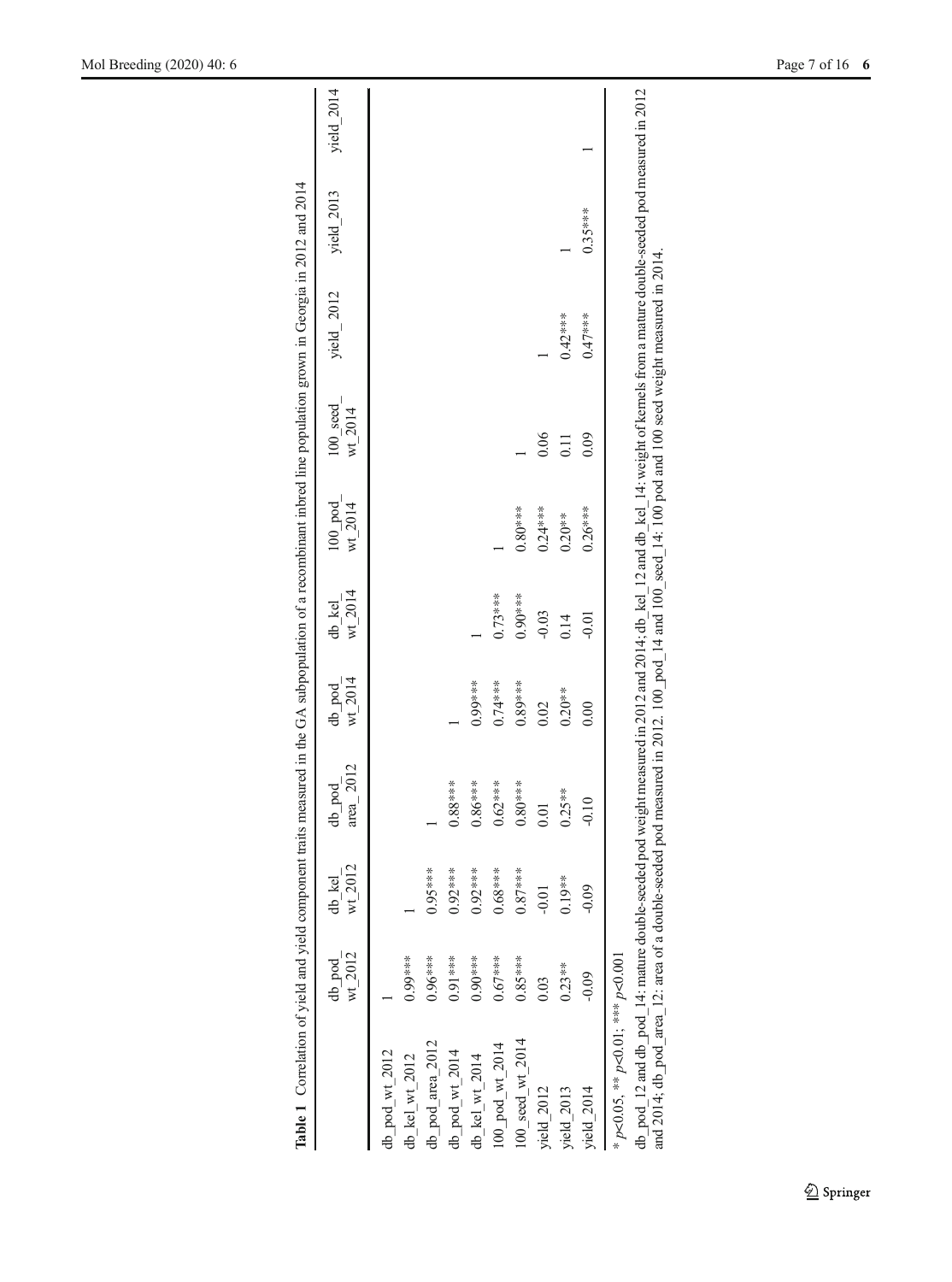<span id="page-7-0"></span>

| Table 2   | QTLs detected with yield component traits from the GA subpopulation |                 |                  |                 |                    |                |              |                                   |                   |                         |                                     |                                              |                             |
|-----------|---------------------------------------------------------------------|-----------------|------------------|-----------------|--------------------|----------------|--------------|-----------------------------------|-------------------|-------------------------|-------------------------------------|----------------------------------------------|-----------------------------|
|           |                                                                     |                 |                  |                 |                    |                |              | Based on diploid peanut genomes** |                   |                         | Based on tetraploid peanut genome** |                                              |                             |
| Traits    | QTL names                                                           | Position<br>ΣÓ  | LOD<br>score     | $\mathbb{R}^2$  | Additive<br>effect | Left marker    | Right marker | Chromosomes                       | Left border<br>ල් | border<br>Right<br>(bp) | Chromosomes                         | border<br>Left<br>$\left(\frac{1}{2}\right)$ | border<br>Right<br>$\Theta$ |
| db kel wt |                                                                     |                 |                  |                 |                    |                |              |                                   |                   |                         |                                     |                                              |                             |
| 2012      | qdb kel.A05                                                         | 28.3            | 47.2             | 54%             | 0.18               | A05 1 95718594 | AX-147223558 | A05                               | 95,718,594        | 101,618,480             | Arahy.05                            | 101,878,211                                  | 107,422,441                 |
| 2014      |                                                                     | 28.3            | 46.4             | 55%             | 0.17               | A05 1 95718594 | AX-147223558 |                                   | 95,718,594        | 101,618,480             |                                     | 101,878,211                                  | 107,422,441                 |
| Combined  |                                                                     | 28.3            | 52.0             | 56%             | 0.17               | AX-147223487   | AX-147223558 |                                   | 99,957,831        | 101,618,480             |                                     | 105,891,987                                  | 107, 422, 441               |
| 2012      | qdb_kel.A06                                                         | 13              | 8.4              | $\mathscr{B}$   | 0.05               | AX-147224402   | AX-147224590 | A06                               | 4,480,071         | 6,929,188               | Arahy.06                            | 4,575,842                                    | 7,238,647                   |
| 2014      |                                                                     | 13              | 8.1              | eg.             | 0.05               | AX-147224402   | AX-147224590 |                                   | 4,480,071         | 6,929,188               |                                     | 4,575,842                                    | 7,238,647                   |
| Combined  |                                                                     | $\overline{13}$ | 10.9             | of              | 0.06               | AX-147224402   | AX-147224590 |                                   | 4,480,071         | 6,929,188               |                                     | 4,575,842                                    | 7,238,647                   |
| 2012      | qdb_kel.A09                                                         | 13.7            | 3.7              | of              | $-0.04$            | AX-147234388   | AX-147234633 | A09                               | 114,520,375       | 17,150,623              | Arahy.09                            | 114,038,775                                  | 116,770,009                 |
| Combined  |                                                                     | 16.6            | 4.3              | of              | 0.03               | AX-147234388   | AX-147234633 |                                   | 114,520,375       | 17,150,623              |                                     | 14,038,775                                   | 116,770,009                 |
| 2014      | $qdb\_kel. B03$                                                     | 41.5            | 3.7              | of              | 0.03               | AX-147216911   | AX-147243471 | <b>B03</b>                        | 46,951,718        | 8,259,731               | Arahy.13                            | 19,100,252                                   | 8,465,256                   |
| Combined  |                                                                     | 41.5            | 3.2              | of              | 0.03               | AX-147216911   | AX-147213849 |                                   | 46,951,718        | 0,547,395               |                                     | 19,100,252                                   | 10,881,105                  |
| 2012      | $qdb\_kel.B04\_2$                                                   | 9.8             | 5.1              | of,             | $-0.04$            | AX-147221168   | AX-147248868 | B04 2                             | 129,447,725       | 31,792,362              | Arahy.04                            | 124,763,243                                  | 127,007,179                 |
| 2014      |                                                                     | 10.8            | 3.9              | of              | $-0.03$            | AX-147221069   | AX-147221168 |                                   | 128,095,115       | 29,447,725              |                                     | 123,625,890                                  | 124,763,243                 |
| Combined  |                                                                     | 8.8             | 5.9              | of              | 0.04               | AX-147221069   | AX-147221165 |                                   | 128,095,115       | 129,402,841             |                                     | 123,625,890                                  | 124,738,798                 |
| 2012      | $qdb\_kelBIO$                                                       | $7.1$           | 3.7              | Š               | 0.03               | AX-147235256   | AX-147221477 | B10                               | 9,725,952         | 127,895,472             | Arahy.20                            | 10,176,295                                   | 135,201,156                 |
| Combined  |                                                                     | 11.7            | 3.1              | of              | 0.03               | AX-147263900   | AX-147264748 |                                   | 32,497,798        | 125,840,866             |                                     | 34,556,706                                   | 133,040,941                 |
| db_pod_wt |                                                                     |                 |                  |                 |                    |                |              |                                   |                   |                         |                                     |                                              |                             |
| 2012      | $qdb\_pod.A03\_I$                                                   | 64.6            | 4.0              | $\mathcal{E}_6$ | $-0.04$            | AX-147217779   | AX-147245443 | A03                               | 121,975,085       | 122,87,422              | Arahy.03                            | 30,511,075                                   | 131,404,230                 |
| Combined  |                                                                     | 64.6            | 3.1              | Š,              | $-0.03$            | AX-147217779   | AX-147245443 |                                   | 121,975,085       | 122, 87, 422            |                                     | 130,511,075                                  | 131,404,230                 |
| 2012      | $qdb\_pod.A05$                                                      | 28.3            | 43.9             | 58%             | 0.20               | A05 1 95718594 | AX-147223558 | A05                               | 95,718,594        | 01,618,480              | Arahy.05                            | 01,878,211                                   | 107,422,441                 |
| 2014      |                                                                     | 28.3            | 46.7             | 66%             | 0.21               | A05_1_95718594 | AX-147223558 |                                   | 95,718,594        | 01,618,480              |                                     | 101,878,211                                  | 107,422,441                 |
| Combined  |                                                                     | 28.3            | 49.0             | 55%             | 0.21               | A05 1 95718594 | AX-147223558 |                                   | 95,718,594        | 01,618,480              |                                     | 101,878,211                                  | 107,422,441                 |
| 2012      | qdb_pod.A06                                                         | 13              | 12.7             | 10%             | 0.08               | AX-147224423   | AX-147224431 | A06                               | 4,727,732         | 4,740,681               | Arahy.06                            | 4,915,363                                    | 4,928,452                   |
| 2014      |                                                                     | 13              | 7.6              | $\mathscr{B}$   | 0.06               | AX-147224402   | AX-147224590 |                                   | 4,480,071         | 6,929,188               |                                     | 4,575,842                                    | 7,238,647                   |
| Combined  |                                                                     | $\overline{2}$  | 10.1             | r of            | 0.07               | AX-147224423   | AX-147224590 |                                   | 4,727,732         | 6,929,188               |                                     | 4,915,363                                    | 7,238,647                   |
| 2012      | qdb_pod.A09                                                         | 12.7            | 3.9              | ofo             | $-0.05$            | AX-147261762   | AX-147234469 | A09                               | 108,831,721       | 115,432,582             | Arahy.09                            | 08,286,548                                   | 114,966,251                 |
| 2014      |                                                                     | 14.7            | 4.6              | $\frac{2}{6}$   | $-0.05$            | AX-147234176   | AX-147234469 |                                   | 112,119,774       | 15,432,582              |                                     | 111,642,590                                  | 14,966,251                  |
| Combined  |                                                                     | 13.7            | 5.3              | $\mathcal{C}$   | 0.05               | AX-147234388   | AX-147262053 |                                   | 114,520,375       | 116,755,896             |                                     | 14,038,775                                   | 151,062,501                 |
| 2012      | $qdb$ $pod$ $B04$ $2$                                               | 9.8             | 5.0              | $\mathcal{C}$   | 0.05               | AX-147221168   | AX-147248868 | B04 4                             | 129,447,725       | 131,792,362             | Arahy.04                            | 124,763,243                                  | 127,007,179                 |
| Combined  |                                                                     | 9.8             | 5.1              | ofo             | $-0.05$            | AX-147221165   | AX-147221165 |                                   | 128,095,115       | 129,402,841             |                                     | 123,625,890                                  | 124,738,798                 |
| 2012      | $qdb\_pod.B05$                                                      | 4.4             | $\overline{3.1}$ | i%              | 0.04               | AX-147249089   | AX-147249178 | B <sub>05</sub>                   | 7,336,156         | 10,194,763              | Arahy.15                            | 7,585,619                                    | 10,563,101                  |
| 2012      | $qdb\_pod.B08$                                                      | 7.4             |                  | 2%              | $-0.04$            | AX-147230433   | AX-147228899 | $_{\rm B08}$                      | 15,964,838,       | 29,188,207              | Arahy.18                            | 3,340,445                                    | 126,052,684                 |

 $\underline{\textcircled{\tiny 2}}$  Springer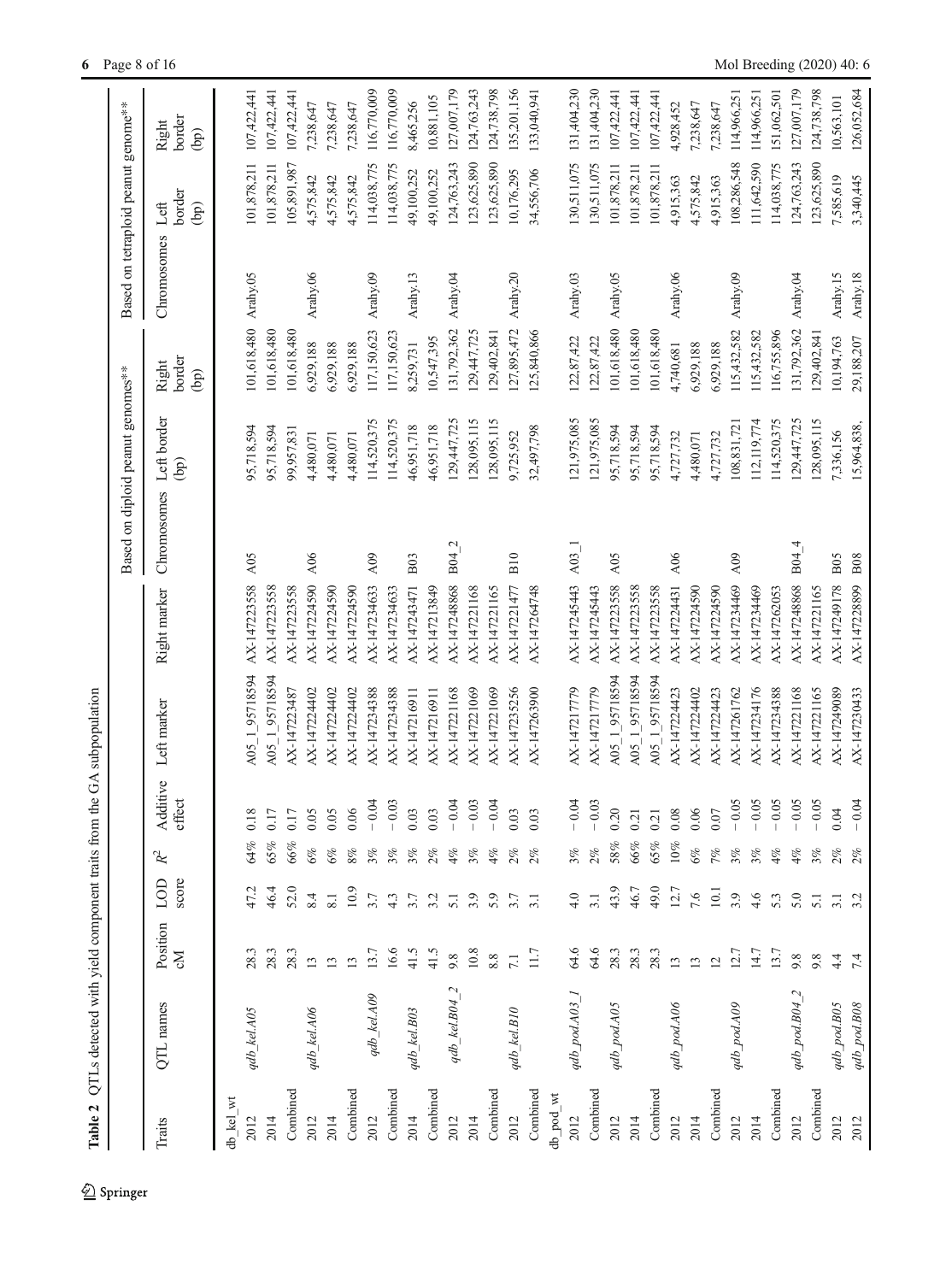|              |                                                                                              |                 |              |        |                    |                                                                                                                                                                                                                                                                                                                                                                                        |              |                 | Based on diploid peanut genomes** |                         | Based on tetraploid peanut genome** |                        |                         |
|--------------|----------------------------------------------------------------------------------------------|-----------------|--------------|--------|--------------------|----------------------------------------------------------------------------------------------------------------------------------------------------------------------------------------------------------------------------------------------------------------------------------------------------------------------------------------------------------------------------------------|--------------|-----------------|-----------------------------------|-------------------------|-------------------------------------|------------------------|-------------------------|
| Traits       | QTL names                                                                                    | Position<br>Σď  | score<br>LOD | $R^2$  | Additive<br>effect | Left marker                                                                                                                                                                                                                                                                                                                                                                            | Right marker | Chromosomes     | Left border<br>(dq)               | border<br>Right<br>(bp) | Chromosomes                         | border<br>Left<br>(bp) | border<br>Right<br>(bp) |
| 2012         | qdb_pod.B10                                                                                  | 6.2             | 4.8          | 3%     | 0.05               | AX-147264023                                                                                                                                                                                                                                                                                                                                                                           | AX-147263590 | B10             | 48,729,302                        | 14,409,355              | Arahy.20                            | 47,890,857             | 15,133,405              |
| 2014         |                                                                                              | 11.7            | 3.0          | 2%     | 0.04               | AX-147263900                                                                                                                                                                                                                                                                                                                                                                           | AX-147264748 |                 | 32,497,798                        | 125,840,866             |                                     | 34,556,706             | 133,040,94              |
| Combined     |                                                                                              | 6.2             | 3.6          | 2%     | 0.04               | AX-147264023                                                                                                                                                                                                                                                                                                                                                                           | AX-147263590 |                 | 48,729,302                        | 14,409,355              |                                     | 47,890,857             | 15,133,405              |
| db_pod_area  |                                                                                              |                 |              |        |                    |                                                                                                                                                                                                                                                                                                                                                                                        |              |                 |                                   |                         |                                     |                        |                         |
| 2012         | $qpod\_areaA03\_I$                                                                           | 64.6            | 3.4          | 2%     | $-0.03$            | AX-147217779                                                                                                                                                                                                                                                                                                                                                                           | AX-147245443 | $A03$ 1         | 121,975,085                       | 122,87,422              | Arahy.03                            | 130,511,075            | 131,404,230             |
| 2012         | $qpod\_areaA05$                                                                              | 28.3            | 48.6         | 55%    | 0.18               | A05 1 95718594                                                                                                                                                                                                                                                                                                                                                                         | AX-147223558 | A05             | 95,718,594                        | 101,618,480             | Arahy.05                            | 101,878,211            | 107,422,441             |
| 2012         | qpod_area.A06                                                                                | 13              | 19.6         | $14\%$ | 0.09               | AX-147224402                                                                                                                                                                                                                                                                                                                                                                           | AX-147224590 | A06             | 4,480,071                         | 6,929,188               | Arahy.06                            | 4,575,842              | 7,238,647               |
| 2012         | $qpod\_areaB04\_2$                                                                           | 9.8             | 7.4          | 5%     | $-0.05$            | AX-147221164                                                                                                                                                                                                                                                                                                                                                                           | AX-147248719 | B04 2           | 129,400,283                       | 129,915,804             | Arahy.04                            | 124,728,090            | 125,208,688             |
| 2012         | $qpod\_area.B08$                                                                             | 11.6            | 3.6          | 2%     | $-0.03$            | AX-147257826                                                                                                                                                                                                                                                                                                                                                                           | AX-147228978 | <b>B08</b>      | 17,869,270                        | 34,287,950              | Arahy.18                            | 19,209,588             | 35,030,721              |
| 2012         | $qpod\_area.B10$                                                                             | 8.7             | 3.7          | 2%     | 0.03               | AX-147264023                                                                                                                                                                                                                                                                                                                                                                           | AX-147263590 | B10             | 48,729,302                        | 14,409,355              | Arahy.20                            | 47,890,857             | 15,133,405              |
| $100$ pod_wt |                                                                                              |                 |              |        |                    |                                                                                                                                                                                                                                                                                                                                                                                        |              |                 |                                   |                         |                                     |                        |                         |
| 2014         | q100_pod.A05                                                                                 | 28.3            | 19.0         | 36%    | 11.78              | A05 1 95718594                                                                                                                                                                                                                                                                                                                                                                         | AX-147223558 | A <sub>05</sub> | 95,718,594                        | 101,618,480             | Arahy.05                            | 101,878,211            | 107,422,441             |
| 2014         | 9100_pod.A06                                                                                 | 22.1            | 3.5          | $6\%$  | 4.72               | AX-147224431                                                                                                                                                                                                                                                                                                                                                                           | AX-147224590 | A06.            | 4,740,681                         | 6,929,188               | Arahy.06                            | 4,928,452              | 7,238,647               |
| 2014         | q100_pod.A09                                                                                 | $\overline{21}$ | 3.0          | 4%     | $-4.06$            | AX-147234176                                                                                                                                                                                                                                                                                                                                                                           | AX-147234388 | A09             | 112,119,774                       | 114,520,375             | Arahy.09                            | 111,642,590            | 114,038,775             |
| 2014         | q100_pod.B10                                                                                 | 13.8            | 3.9          | 6%     | 4.61               | AX-147264023                                                                                                                                                                                                                                                                                                                                                                           | AX-147263590 | B10             | 48,729,302                        | 14,409,355              | Arahy.20                            | 47,890,857             | 15,133,405              |
| 100 seed wt  |                                                                                              |                 |              |        |                    |                                                                                                                                                                                                                                                                                                                                                                                        |              |                 |                                   |                         |                                     |                        |                         |
| 2014         | $q100$ seed. $A05$                                                                           | 29.7            | 37.5         | 58%    | 7.54               | AX-147223267                                                                                                                                                                                                                                                                                                                                                                           | AX-147223558 | A05             | 93,468,858                        | 101,618,480             | Arahy.05                            | 99,668,759             | 107,422,441             |
| 2014         | q100 seed.A09                                                                                | 17.6            | 7.4          | $8\%$  | $-2.70$            | AX-147234034                                                                                                                                                                                                                                                                                                                                                                           | AX-147234388 | A09             | 110,227,630                       | 14,520,375              | Arahy.09                            | 109,653,518            | 114,038,775             |
| 2014         | $q100 \; \text{seed}.$ B04 $\;$ 2                                                            | $\overline{c}$  | 6.9          | 7%     | $-2.51$            | AX-147221168                                                                                                                                                                                                                                                                                                                                                                           | AX-147248868 | B04 2           | 129,447,725                       | 131,792,362             | Arahy.04                            | 124,763,243            | 127,007,179             |
| 2014         | $q100$ seed. B10                                                                             | $7.1\,$         | 3.7          | 4%     | 1.79               | AX-147264023                                                                                                                                                                                                                                                                                                                                                                           | AX-147263590 | B10             | 48,729,302                        | 14,409,355              | Arahy.20                            | 47,890,857             | 15,133,405              |
| Yield*       |                                                                                              |                 |              |        |                    |                                                                                                                                                                                                                                                                                                                                                                                        |              |                 |                                   |                         |                                     |                        |                         |
| 2012         | $q$ vld. $A$ 03                                                                              | 56              | 4.2          | 7%     | 102.00             | AX-147245198                                                                                                                                                                                                                                                                                                                                                                           | AX-147217779 | A03             | 116,793,577                       | 121,975,085             | Arahy.03                            | 125,385,717            | 130,511,075             |
| Combined     | qyld.A06                                                                                     | $\overline{c}$  | 4.6          | 7%     | 64.03              | AX-147224423                                                                                                                                                                                                                                                                                                                                                                           | AX-147224455 | A06             | 4,727,732                         | 5,077,215               | Arahy.06                            | 4,915,363              | 5,257,866               |
| Combined     | $q$ ld.<br>BO3                                                                               | 125.1           | $8.0\,$      | 13%    | $-88.33$           | AX-147243136                                                                                                                                                                                                                                                                                                                                                                           | AX-147243220 | <b>B03</b>      | 3,096,124                         | 4,382,490               | Arahy.13                            | 3,164,192              | 4,468,792               |
| Combined     | qyld.B05                                                                                     | 6.6             | 10.9         | $18\%$ | 103.34             | AX-147249130                                                                                                                                                                                                                                                                                                                                                                           | AX-147249649 | <b>B05</b>      | 8,592,882                         | 23,589,284              | Arahy.15                            | 8,918,174              | 24,529,109              |
| Combined     | $q$ ld.<br>B<br>10 $\,$                                                                      | 6.2             | 5.3          | 8%     | 68.02              | AX-147264748                                                                                                                                                                                                                                                                                                                                                                           | AX-147221477 | B10             | 125,840,866                       | 127,895,472             | Arahy.20                            | 133,040,941            | 135,201,156             |
|              | double-seeded pod measured in 2012. 100_pod_<br>seeded pod weight measured in 2012 and 2014; |                 |              |        |                    | db_kel_12 and db_kel_14; weight of kemels from a mature double-seeded pod measured in 2012 and 2014, db_pod_area_12: area of a<br>Combined: when the trait was measured in multiple years, the data was combined across the years by taking the means of the measurement. db_pod_12 and db_pod_14: mature double-<br>14 and 100_seed_14: 100 pods and 100 seed weight measured in 2014 |              |                 |                                   |                         |                                     |                        |                         |
|              | *Yield QTL were reported previously (Chu et al.                                              |                 |              |        |                    | **Genetic markers were aligned to both diploid peanut genomes and tetraploid genome of Tifrumer (peanutbase.org). QTL names and discussion were made based on the designations from<br>2019). Including the data here is to facilitate comparison and discussion                                                                                                                       |              |                 |                                   |                         |                                     |                        |                         |
|              |                                                                                              |                 |              |        |                    |                                                                                                                                                                                                                                                                                                                                                                                        |              |                 |                                   |                         |                                     |                        |                         |

Table 2 (continued)

Table 2 (continued)

the diploid genomes

the diploid genomes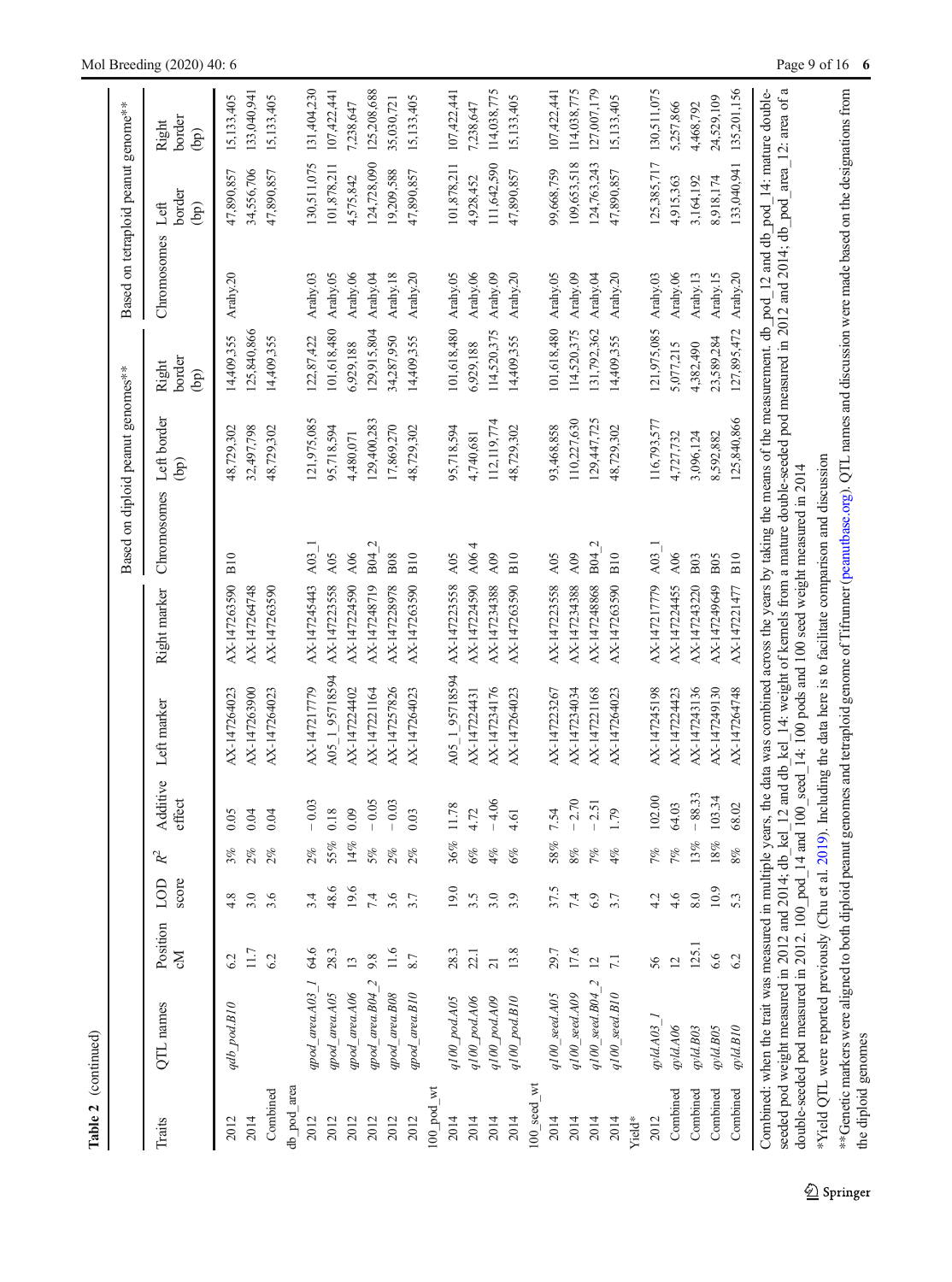<span id="page-9-0"></span>

Fig. 1 QTL detected for yield component traits. Genetic map was drawn to scale based on map distance (cM). QTL were color coded by trait and year. Suffix "c" stands for combined data

score of 8 and 13% of PVE. qyld\_B05 had a LOD score of 10.9 and 18% of PVE. qyld\_B10 had a LOD score of 6.2 and 8% of PVE. Except for

qyld B03 which had the GP-NC WS 16 allele contributing to increased yield, the other four QTL had Florida-07 alleles contributing to increased yield.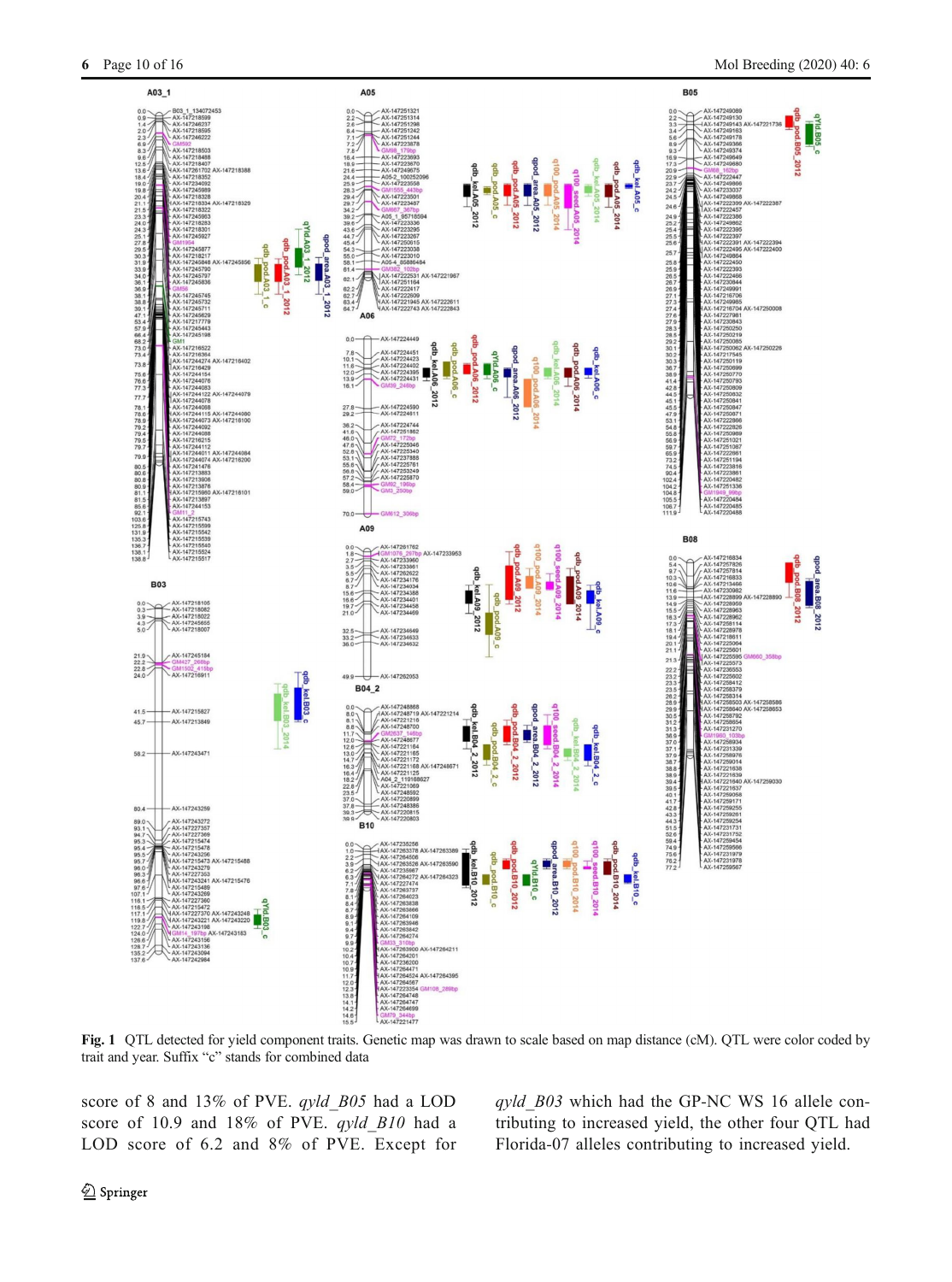# Co-localized QTL among yield component traits

The genomic region from 93 to 102 Mbp of LG A05 was significantly associated with all five measured traits with LOD scores ranging from 19 to 49 and accounting for 36 to 66% of PVE. Previously, PVE greater than 10% was consider a major QTL (Collard et al., [2005](#page-14-0)); therefore, this region of LG A05 harbors a major QTL influencing all five yield component traits measured in this study. The highest PVE was found with db\_kel\_wt and db pod wt, whereas the lowest was found with 100 pod wt. The QTL region on LG A06 (4.5 to 7 Mbp) was associated with all yield component traits measured except for 100\_seed\_wt. PVE of this QTL ranged from 6 to 14% with the highest PVE found in qpod area.A06. This QTL region overlapped with  $q$ yld.A06 (PVE = 7%). A QTL on LG A09 (109 to 117 Mbp) was associated with all yield component traits except for db\_pod\_area. PVE of this QTL ranged from 3 to 8% with the highest PVE found in  $q100$  seed.A09. A QTL on LG B10 (125 to 127 Mbp) was associated with all five yield component traits which also overlapped with  $qy/d.B10$  (PVE = 8%). PVE of this QTL region ranged from 2 to 6% with the highest PVE found in  $q100$  pod.B10. QTL on LG B04 2 (128 to 132 Mbp) was associated with all yield component traits except for 100 pod wt. PVE of this QTL ranged from 3 to 7% with the highest PVE found in  $q100$  seed.B04 2. QTL on LG A03\_1 (121 to 122 Mbp) was associated with db\_pod\_area and db\_pod\_wt. PVE of this QTL ranged from 2 to 3%. The QTL region of *apod area.B08* and qdb pod.B08 overlapped and the PVE of this QTL region was 2%; qdb pod.B05 (PVE = 2%) and  $qvld.B05$  (PVE = 18%) also overlapped.

# Post hoc analysis for QTL confirmation and QTL effect on the US mini core collection

Four common SNP markers spanning the major seed size QTL region (95,382,838 to 101,972,210 bp) on LG A05 (Table S3) demonstrated polymorphism within the population and among the US mini core collection. These four common polymorphic SNPs were used to separate the RILs from the NC subpopulation into two genotypic classes resulting in 82 RILs that carried the Florida-07 haplotype and 42 that carried the GP-NC WS 16 haplotype (Table S4). Recombinants were excluded from analysis. Highly significant difference was found for both db\_pod\_wt and db\_kel\_wt between the RILs exhibiting opposite haplotypes (Fig. [2](#page-11-0)). The RILs with the Florida-07 haplotype on average were 0.39 g db\_pod\_wt ( $P < 0.01$ ) and 0.31 g db\_kel\_wt ( $P < 0.01$ ) heavier than the RILs carrying the GP-NC WS 16 haplotype; therefore, the Florida-07 haplotype accounted for a 24% increase in both the pod and kernel weight. Two additional SNPs within the haplotype were polymorphic in the population but monomorphic in the mini core. The presence of two monomorphic SNP markers (AX-147223487 and AX-147223501) for the mini core within the haplotype region seems perplexing. Two potential explanations may be offered. First, GP-NC WS 16 is derived from interspecific crosses with alien introgressions from the wild diploid relative A. cardenasii (Tallury et al., [2014](#page-15-0)). Unique SNPs between the RIL parents can be expected due to alien introgression. Secondly, recombination within the haplotype region may have occurred during the evolution of the lines comprising the mini core collection leading to lack of polymorphism at these two loci, particularly if the unique polymorphic loci in GP-NC WS 16 represent rare alleles. Further deep sequencing of the QTL region will be needed to further investigate these possible explanations.

The same set of SNP markers on LG A05 was used to separate the mini core accessions into two genotypic classes. Out of 112 accessions, 105 with high-quality data from the SNP array were included in this analysis (Table S1). Thirty-nine accessions had the Florida-07 SNP alleles and 60 accessions had the GP-NC WS 16 SNP alleles for the polymorphic loci. The remaining six accessions were excluded due to either recombination or heterozygosity/heterogeneity within this genomic region (Table S5). For 100\_seed\_wt, the accessions carrying the Florida-07 alleles had significantly larger seed (53.9 g) than those carrying the GP-NC WS 16 alleles (42.6 g). Specifically, the accessions carrying the Florida-07 alleles had an increase of 11 g, which accounted for a 25% increase in 100 seed wt (Fig. [3\)](#page-12-0). Although not statistically significant  $(P = 0.14)$ , the 100 pod wt for the accessions carrying the Florida-07 alleles was 8.4 g larger than those carrying the GP-NC WS 16 alleles. Interestingly, 66% of the accessions carrying the Florida-07 alleles were Virginia market type, with Spanish, Valencia, and Runner market types accounting for only 7%, 10%, and 2%, respectively (Table S7). As for accessions carrying the GP-NC WS 16 alleles, 27% and 30% (57% collectively) were Spanish and Valencia market types, respectively, with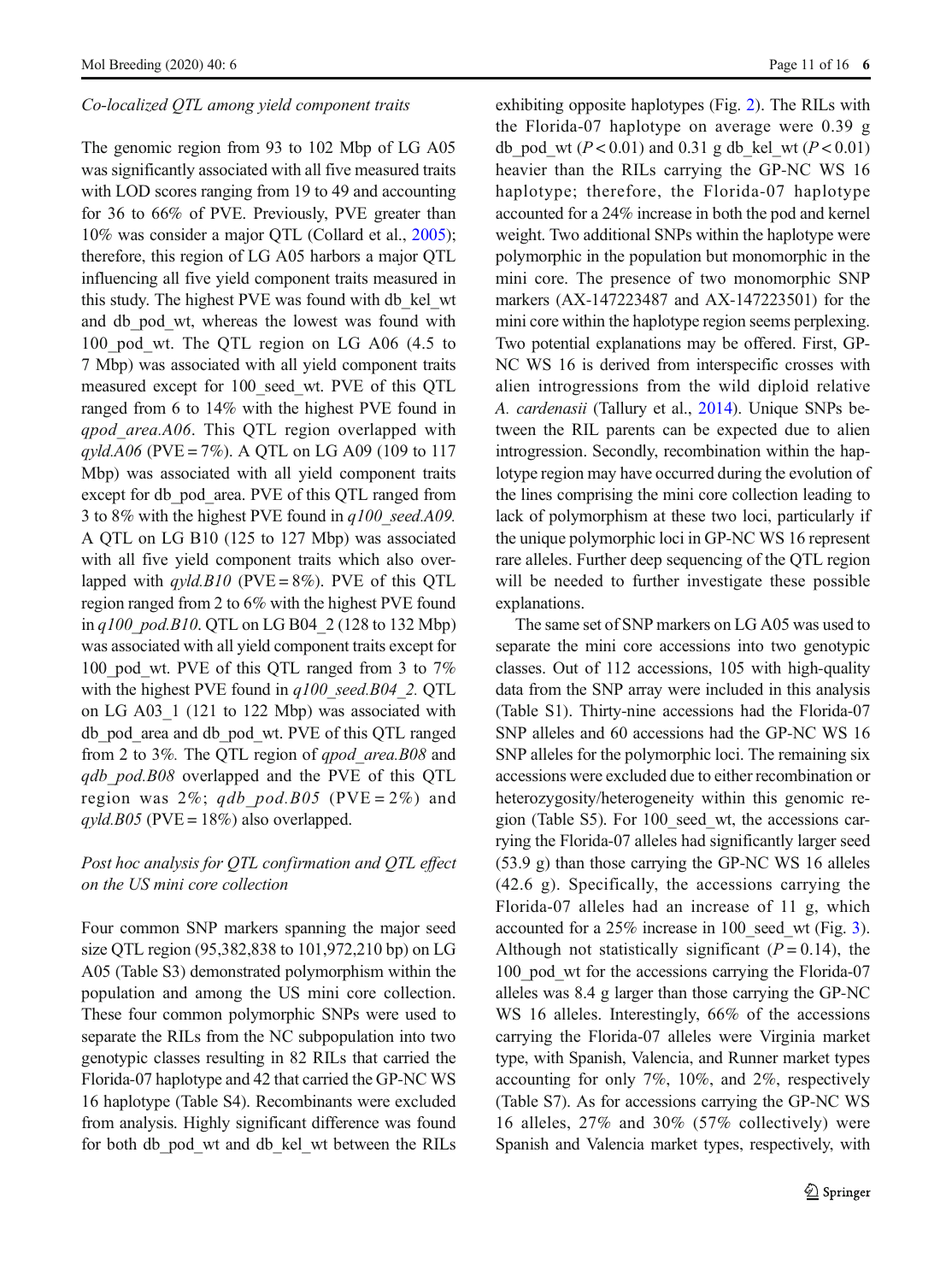<span id="page-11-0"></span>

Fig. 2 Pod and kernel weight of the double-seeded pods from RIL lines in the NC subpopulation. RILs were separated into two genotypic classes based on the haplotypes defined by SNP markers (AX-147223336 (A05 95,382,838 bp), AX-147223558 (A05 101,618,480 bp), AX-147223576 (A05 101,953,436 bp),

the Virginia and Runner market types accounting for only 15% and 2%, respectively. The remaining accessions were either unclassified or classified as mixed.

# **Discussion**

Genetic dissection of agronomic and quality traits in peanut has been hampered by biological as well as genetic constraints. For example, population development in peanut is laborious and time-consuming because each cross- or self-pollination results in at most two to three seeds; therefore, developing a RIL population sufficiently large for QTL mapping involves significant investment. Additionally, the cultivated peanut is perhaps one of the most genetically depauperate species compared with other major crops, contributing to the lack of informative DNA markers and, not surprisingly, poor genome coverage in many QTL studies. In this study, the Florida-07  $\times$  GP-NC WS 16 RIL population was developed as part of a nested association mapping population (Holbrook et al., [2013](#page-15-0)). The two parents differ in yield and yield component traits with Florida-07 having high yield potential as well as larger seeds and pods than the GP-NC WS 16 parent.

In order to map peanut yield potential, db pod wt and db kel wt were collected from mature peanut pods.

and AX-147223577 (A05 101,972,210 bp)) spanning the genomic region of the major seed size QTL on LG A05. Out of 191 RILs, 82 and 42 RILs carried Florida-07 and GP-NC WS 16 haplotypes, respectively. Student's  $t$  test was used to determine the weight differences between the two genotypic classes

Collecting the phenotypic data from ten mature pods was not a small task due the meticulous data collection procedure and the variation in maturity among the RILs. Increasing the number of mature pods analyzed would have been practically challenging. Although ten pods were not a large number, they represented the fully mature class of the tested line. Highly significant associations among db\_pod\_wt, db\_kel\_wt, db\_pod\_area, 100 pod wt, and 100 seed wt suggested the genetic stability of the traits under investigation. Indeed, most QTL regions identified from these measurements were overlapping and consistent with previous publications (Luo et al., [2017](#page-15-0) and 2018).

A majority of the QTL identified have small to moderately small effects (Table [2](#page-7-0)); however, they were consistently detected in both years and/or in the combined datasets, indicating that they were not spurious associations. While these results lend further support to the notion that the genetic control of yield component traits in peanut are quantitative in nature and controlled by multiple genomic regions each with small effects (Chen et al., [2016;](#page-14-0) Luo et al., [2017](#page-15-0)), the discovery and verification of a major QTL on LG A05 which explained up to 66% phenotypic variations for db\_kel\_wt and db\_pod\_wt clearly shows the presence of major genetic loci in regulating seed size. This finding is not surprising because it is well documented that larger seed size is one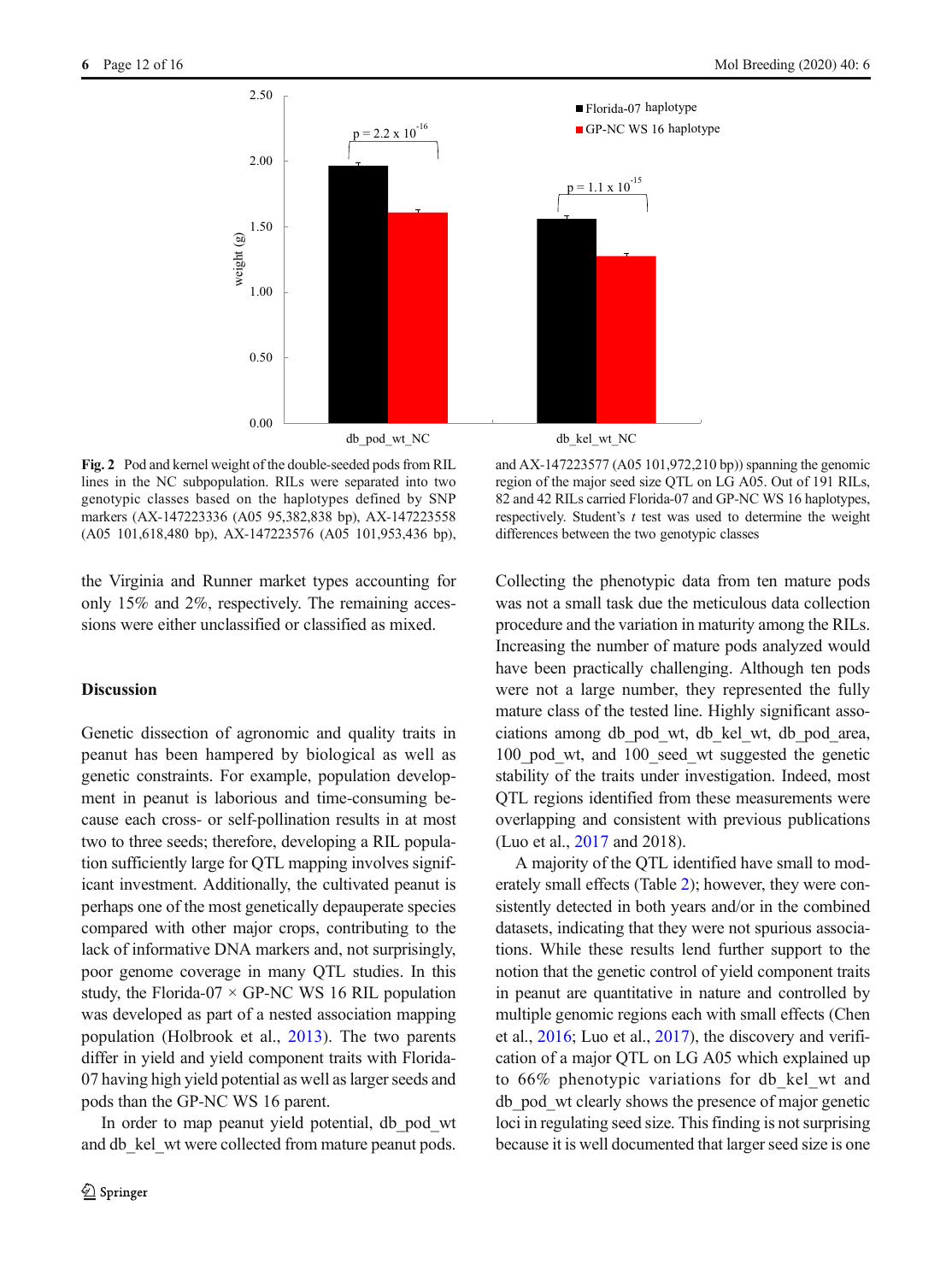<span id="page-12-0"></span>

Fig. 3 100\_pod\_wt and 100\_seed\_wt of the US mini core collection pooled by the genotypic classes based on haplotypes defined by SNP markers (AX-147223336 (A05 95,382,838 bp), AX-147223558 (A05 101,618,480 bp), AX-147223576 (A05 101,953,436 bp), and AX-147223577 (A05 101,972,210 bp))

of the earliest agronomic traits in which cultivated species differ from their wild ancestors (Purugganan and Fuller [2009\)](#page-15-0). Indeed, cultivated peanut has much larger seed size compared with wild diploid peanuts. Mutations in key genes that confer larger seed size in cultivated A. hypogaea may continue to drive the genome evolution under domestication. Larger seeds not only result in higher yields, but have also been associated with higher nutritional content, increased seedling vigor, and ease of harvest, which involves digging from the ground and removing soil from the pods. Earliest archeological evidence suggests that peanut cultivation occurred 7800 years ago (Dillehay et al. [2007\)](#page-14-0). Given the long history of intense selection pressure for larger seeds, first by early agriculturalists then later by modern plant breeders, it is expected that most of these major effect loci for seed size have already been fixed in the cultivated peanut germplasm. The results in this study suggest that genetic mapping of yield component traits using populations from diverse genetic backgrounds should further shed light on the numbers and genomic locations of major loci at which favorable alleles have yet to be fixed in the peanut germplasm. Interestingly, the region on LG A05 (from 93 to 102 Mbp) associated with the major seed and pod size QTL corresponded to a QTL for the same traits detected in two distinct RIL populations developed from the Chinese peanut

spanning the genomic region of the major seed size QTL on LG A05. Out of the 105 mini core accessions, 39 and 60 accessions carried Florida-07 and GP-NC WS 16 alleles, respectively. Student's *t* test was used to determine statistical significance

germplasm, Yuanza 9102 × Xuzhou 68-4 (Luo et al., [2017](#page-15-0)) and Xuhua  $13 \times$  Zhonghua 6 (Luo et al., [2018\)](#page-15-0), suggesting that these populations may be segregating for the same favorable allele. In our study, the Florida-07 and GP-NC WS 16 parent are both Runner types belonging to the subsp. *hypogaea* var. *hypogaea*. However, in the Xuhua  $13 \times$  Zhonghua 6 population, both parents belong to subsp. fastigiata (Luo et al., [2018](#page-15-0)), and in the Yuanza  $9102 \times$  Xuzhou 68-4 population, the small-seeded parent Yuanza 9102 belongs to subsp. fastigiata var. vulgaris, while the large-seeded parent Xuzhou 68-4 belongs to the subsp. hypogaea var. hypogaea (Luo et al., [2017](#page-15-0)). If the effects of the major QTL in these populations are due to variants at the same locus, seed size-associated alleles are likely to have been conserved broadly across subspecies and varieties in the peanut germplasm and independently preserved in the Chinese and the US cultivated germplasm. Alternatively, this region on LG A05 may harbor multiple genes conditioning seed and pod size. The identification of candidate genes in this QTL region (Luo et al., [2018](#page-15-0)) and comparative analysis of gene sequences from a diverse set of large and smallseeded accessions may provide new insights on whether one or more genes are involved in controlling seed size. On the other hand, we realize that the high percentage of phenotypic variation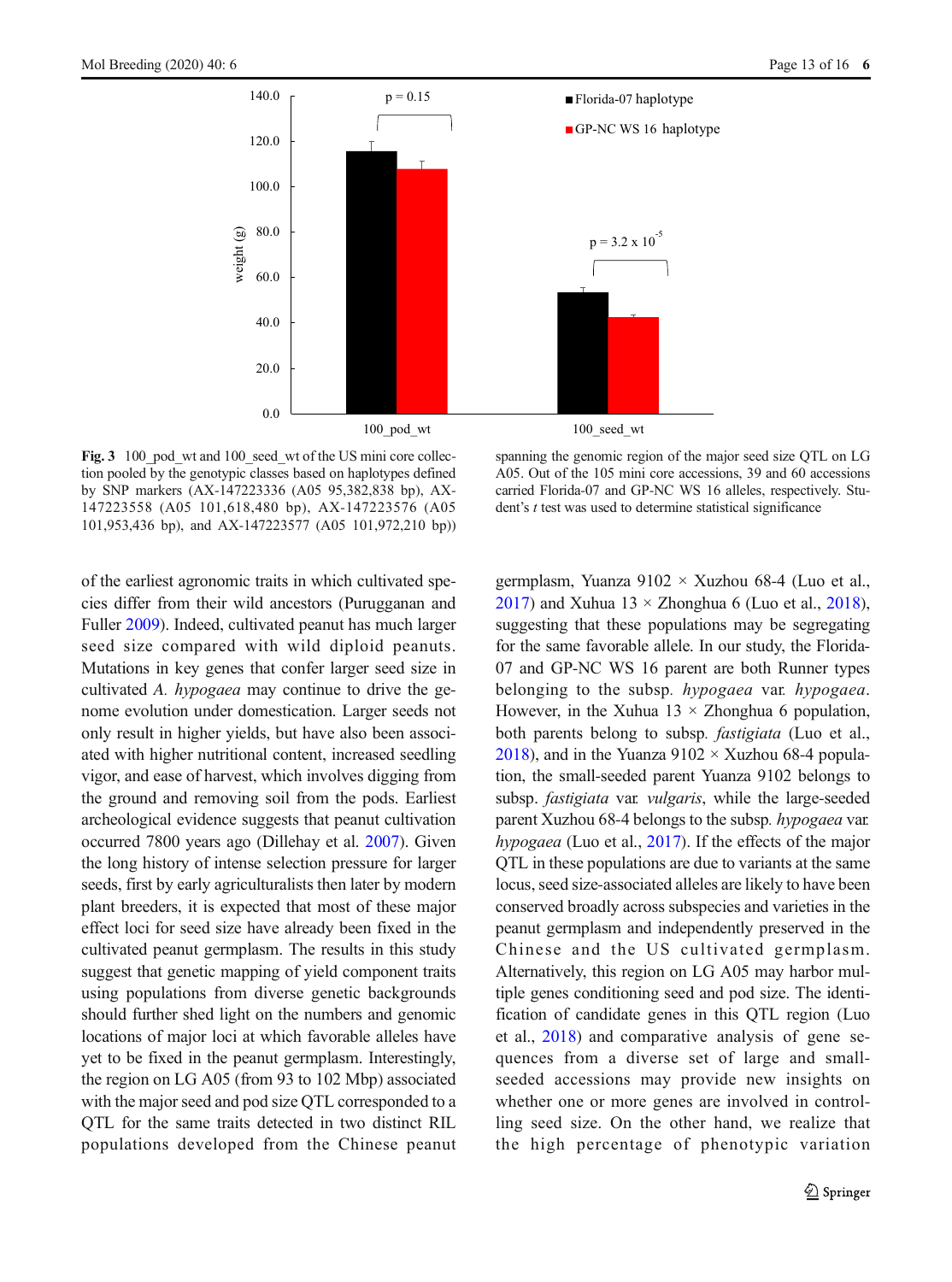explained by this QTL region could be inflated due to the Beavis effect owed to the relatively small population sizes (Beavis, [1998\)](#page-14-0). However, the fact that this QTL region overlapped with previously published seed size QTL from independent populations (Luo et al., [2017](#page-15-0), [2018](#page-15-0)) supports the validity of the genomic position identified for this major effect QTL (Xu, [2003\)](#page-15-0).

Since the major locus on LG A05 explained a large proportion of the phenotypic variation for seed size and is conserved across germplasm collections, we hypothesized that the SNP markers linked to this QTL region would be informative in separating the 105 accessions from the mini core collection into accessions with large versus small seeds. As expected, the mini core accessions harboring the Florida-07 haplotype were on average 11 g  $(25%)$  heavier in 100 seed wt than the accessions with the GP-NC WS 16 haplotype (Fig. [3](#page-12-0)). Interestingly, 66% of the accessions with the Florida-07 haplotype were composed of the large-seeded Virginia type with Spanish, Valencia, and Runner types accounting for only 7%, 10%, and 2%, respectively. Of those carrying the GP-NC WS 16 haplotype, 59% were of the small-seeded Spanish, Valencia, and Runner types (27%, 30%, and 2%, respectively), with the Virginia type accounting for only 15%. These results, along with the reports that this major QTL has also been found in two different subspecies and varieties from genetically unrelated germplasm (Luo et al., [2017,](#page-15-0) [2018](#page-15-0)), suggest that the alleles for both small and large seed size are preserved in cultivated peanut. Several transcriptional regulators have been shown to play a key role in the control of the size of plant organs (White [2006](#page-15-0); Lee and Kim [2014;](#page-15-0) Gonzalez et al., [2015](#page-14-0)), and in legume species, plants with the loss-of-function in the BIG SEEDS1 (BS1) gene have recently been described to have larger seeds and seed pods (Ge et al., [2016](#page-14-0)). Mutation in regulatory genes may create the opportunity for such alleles with major effects on seed size to arise.

It is expected that an increase in seed size would translate into yield improvement; however, only five out of nine QTL regions significantly associated with pod or seed size were also associated with yield (A06, B10, A03, B03, and B05). In addition, the positive allele for pod or seed size had a positive effect on yield in only three (A06, B10, and B05) co-localized regions, suggesting that selecting for larger pod or seed may not necessarily result in yield improvement. It is interesting to note that because the yield data were collected from field trials in which fungicide treatment was not applied and the RIL population was segregating for resistance to leaf spot disease, a number of the yield QTL detected may reflect positive effects from resistance loci to leaf spots (Chu et al., [2019\)](#page-14-0). However, phenotypic data from the NC subpopulation was collected from the field managed with a fungicide spray program. The confirmation of the major QTL effect in this subpopulation suggested the separate genetic control of leaf spot susceptibility and large seed size, although QTL for the two traits colocalized within 9 Mbp of LG A05. While the Florida-07 haplotype contributed to increased seed size, this chromosome region was also associated with a major QTL for late leaf spot susceptibility. Therefore, the effect of seed size on yield at this QTL region may have been negated by the yield loss due to the late leaf spot disease in the unsprayed tests. Similarly, the yield QTL on chromosome B05 corresponded with a major QTL for late leaf spot resistance with the allele from Florida-07 contributing to both improved yield and resistance, suggesting that the resistance gene may have protected yield loss from the disease (Chu et al., [2019](#page-14-0)). Therefore, it is imperative for peanut breeding programs aiming to improve seed size using Florida-07 as the donor parent to cross with a leaf spot–resistant line and select for both seed size and leaf spot resistance in unsprayed tests.

In summary, the peanut industry has specific demands for seed size to accommodate the processing of peanuts into many different types of end-use products. Although peanut breeding has focused heavily on improving yield of pods and seeds, seed size remains an important attribute that is routinely evaluated and reported in peanut cultivar releases. The SNP markers tightly linked to the seed size QTL reported herein, particularly the major locus on chromosome A05, can be converted to breeder-friendly markers such as Kompetitive Allele Specific PCR (KASPar) (Mammadov et al. [2012\)](#page-15-0) and applied in breeding programs for seed size selection. However, the association of late leaf spot susceptibility and large kernel size needs further investigation particularly if Florida-07 were to be used as the parental source. The seed size and late leaf spot susceptibility loci were mapped within the same 9 Mbp region of A05 and we identified sixty-five recombinants within this region while performing haplotype analysis with the NC subpopulation (Table S4). Further study on these recombinants would provide the opportunity to break the undesirable linkage between the two QTL.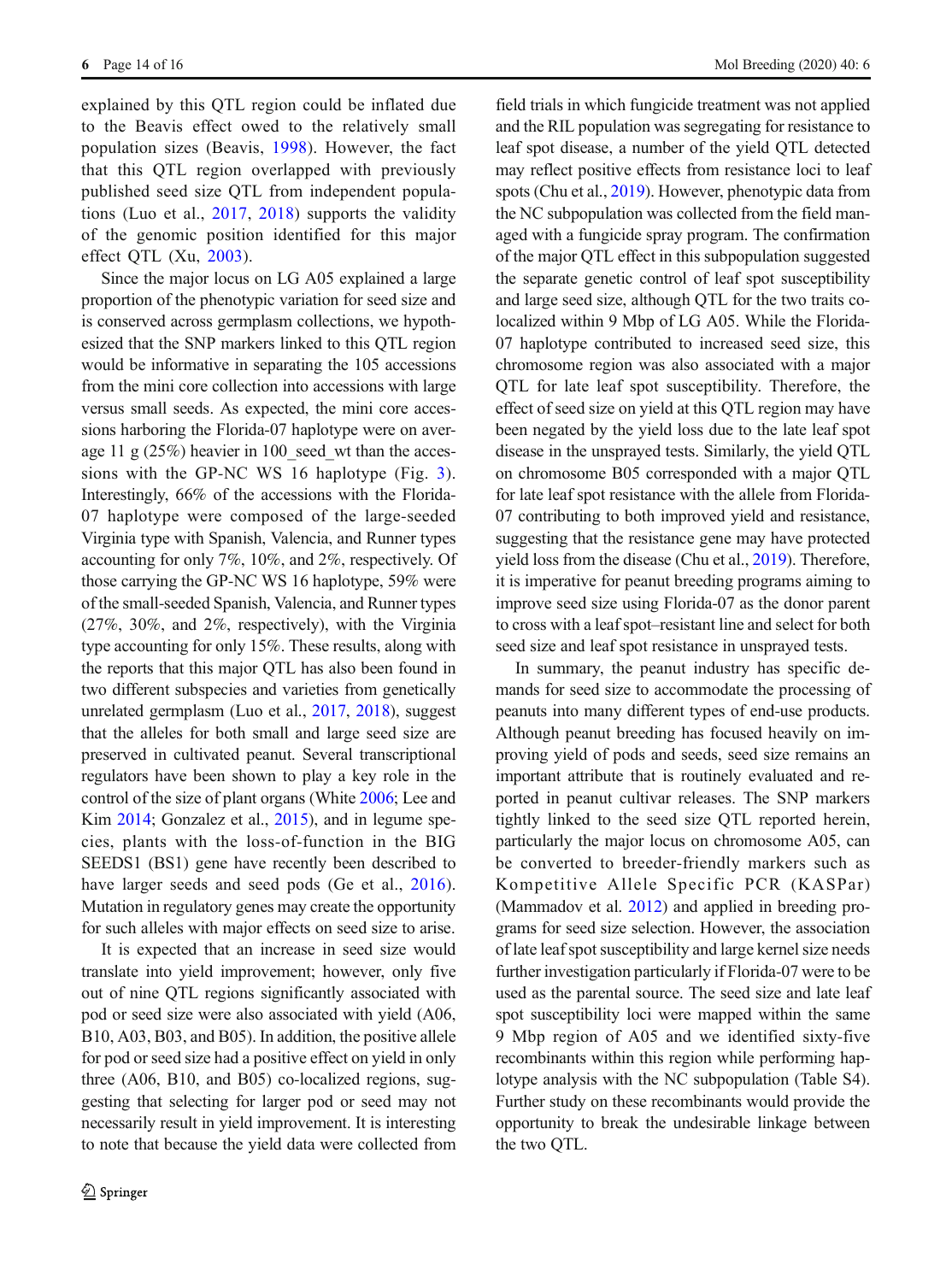<span id="page-14-0"></span>Acknowledgments The authors would like to express their appreciation for technical support from Congling Wu, Stephanie Botton, Jason Golden, Shannon Atkinson, and Betty Tyler, and statistical analysis by Xuelin Luo.

Funding information This work was supported in part by funds from The Peanut Foundation, the Georgia Peanut Commission, and The University of Georgia Research Foundation Cultivar Development Research Program.

Conflict of interest The authors declare that they have no conflict of interest.

Open Access This article is licensed under a Creative Commons Attribution 4.0 International License, which permits use, sharing, adaptation, distribution and reproduction in any medium or format, as long as you give appropriate credit to the original author(s) and the source, provide a link to the Creative Commons licence, and indicate if changes were made. The images or other third party material in this article are included in the article's Creative Commons licence, unless indicated otherwise in a credit line to the material. If material is not included in the article's Creative Commons licence and your intended use is not permitted by statutory regulation or exceeds the permitted use, you will need to obtain permission directly from the copyright holder. To view a copy of this licence, visit http://creativecommons.org/licenses/by/4.0/.

# References

- Beavis WD (1998) QTL analyses: power, precision, and accuracy. In: Paterson AH (ed) Molecular dissection of complex traits. CRC Press, New York, pp 145–162
- Bertioli DJ, Cannon SB, Froenicke L, Huang G, Farmer AD, Cannon EK, Liu X, Gao D, Clevenger J, Dash S, Ren L, Moretzsohn MC, Shirasawa K, Huang W, Vidigal B, Abernathy B, Chu Y, Niederhuth CE, Umale P, Araujo AC, Kozik A, Do Kim K, Burow MD, Varshney RK, Wang X, Zhang X, Barkley N, Guimaraes PM, Isobe S, Guo B, Liao B, Stalker HT, Schmitz RJ, Scheffler BE, Leal-Bertioli SC, Xun X, Jackson SA, Michelmore R, Ozias-Akins P (2016) The genome sequences of Arachis duranensis and Arachis ipaensis, the diploid ancestors of cultivated peanut. Nat Genet 48:438–446
- Chen W, Jiao Y, Cheng L, Huang L, Liao B, Tang M, Ren X, Zhou X, Chen Y, Jiang H (2016) Quantitative trait locus analysis for pod- and kernel-related traits in the cultivated peanut (Arachis hypogaea L.). BMC genetics 17:25
- Chen YN, Ren XP, Zheng YL, Zhou XJ, Huang L, Yan LY, Jiao YQ, Chen WG, Huang SM, Wan LY, Lei Y, Liao BS, Huai DX, Wei WH, Jiang HF (2017) Genetic mapping of yield traits using RIL population derived from Fuchuan Dahuasheng and ICG6375 of peanut (Arachis hypogaea L.). Mol Breeding 37:17
- Chiow HY, Wynne JC (1983) Heritabilities and genetic correlations for yield and quality traits of advanced generations in a cross of peanut. Peanut Sci 10:13–17
- Chu Y, Chee P, Culbreath AK, Isleib TG, Holbrook CC, Ozias-Akins P (2019) Major QTL for resistance to early and late leaf spot diseases are identified on chromosome 3 and 5 in peanut (Arachis hypogaea). Front. Plant Sci. [https://doi.](https://doi.org/10.3389/fpls.2019.00883) [org/10.3389/fpls.2019.00883](https://doi.org/10.3389/fpls.2019.00883)
- Chu Y, Holbrook CC, Isleib TG, Burow M, Culbreath AK, Tillman B, Chen J, Clevenger J, Ozias-Akins P (2018) Phenotyping and genotyping parents of sixteen recombinant inbred peanut populations. Peanut Sci 45:1–11
- Clevenger J, Chu Y, Chavarro C, Agarwal G, Bertioli DJ, Leal-Bertioli SCM, Pandey MK, Vaughn BJ, Abernathy B, Barkley NA, Hovav R, Burow M, Nayak SN, Chitikineni A, Isleib TG, Holbrook CC, Jackson SA, Varshney RK, Ozias-Akins P (2017) Genome-wide SNP genotyping resolves signatures of selection and tetrasomic recombination in peanut. Mol Plant 10:309–322
- Clevenger J, Chu Y, Chavarro C, Botton S, Culbreath A, Isleib TG, Holbrook C, Ozias-Akins P (2018) Mapping late leaf spot resistance in peanut (Arachis hypogaea) using QTL-seq reveals markers for marker-assisted selection. Front Plant Sci 9:83
- Collard BCY, Jahufer MZZ, Brouwer JB, Pang ECK (2005) An introduction to markers, quantitative trait loci (QTL) mapping and marker-assisted selection for crop improvement: the basic concept. Euphytica 142:169–196
- Cuc LM, Mace ES, Crouch JH, Quang VD, Long TD, Varshney RK (2008) Isolation and characterization of novel microsatellite markers and their application for diversity assessment in cultivated groundnut (Arachis hypogaea). BMC plant biology [electronic resource] 8:55
- Dillehay TD, Rossen J, Andres TC, Williams DE (2007) Preceramic adoption of peanut, squash, and cotton in northern Peru. Sci 316:1890–1893
- Fonceka D, Tossim HA, Rivallan R, Vignes H, Lacut E, de Bellis F, Faye I, Ndoye O, Leal-Bertioli SC, Valls JF, Bertioli DJ, Glaszmann JC, Courtois B, Rami JF (2012) Construction of chromosome segment substitution lines in peanut (Arachis hypogaea L.) using a wild synthetic and QTL mapping for plant morphology. PLoS One 7:e48642
- Ge L, Yu J, Wang H, Luth D, Bai G, Wang K, Chen R (2016) Increasing seed size and quality by manipulating BIG SEEDS1 in legume species. Proc Natl Acad Sci U S A 113: 12414–12419
- Gomes RLF, Lopes ACA (2005) Correlation and path analysis in peanut. Crop Breed Appl Biotech 5:105–112
- Gonzalez N, Pauwels L, Baekelandt A, De Milde L, Van Leene J, Besbrugge N, Heyndrickx KS, Cuellar Perez A, Durand AN, De Clercq R, Van De Slijke E, Vanden Bossche R, Eeckhout D, Gevaert K, Vandepoele K, De Jaeger G, Goossens A, Inze D (2015) A repressor protein complex regulates leaf growth in arabidopsis. Plant Cell 27:2273–2287
- Gorbet DW, Tillman BL (2008) Registration of 'Florida-07' peanut. J Plant Reg 3:14–18
- Hake AA, Shirasawa K, Yadawad A, Sukruth M, Patil M, Nayak SN, Lingaraju S, Patil PV, Nadaf HL, Gowda MVC, Bhat RS (2017) Mapping of important taxonomic and productivity traits using genic and non-genic transposable element markers in peanut (Arachis hypogaea L.). PLoS One 12: e0186113
- Hallauer AR, Miranda JB (1988) Quantitative genetics in maze breeding., 2nd edn. Iowa State Univ Press